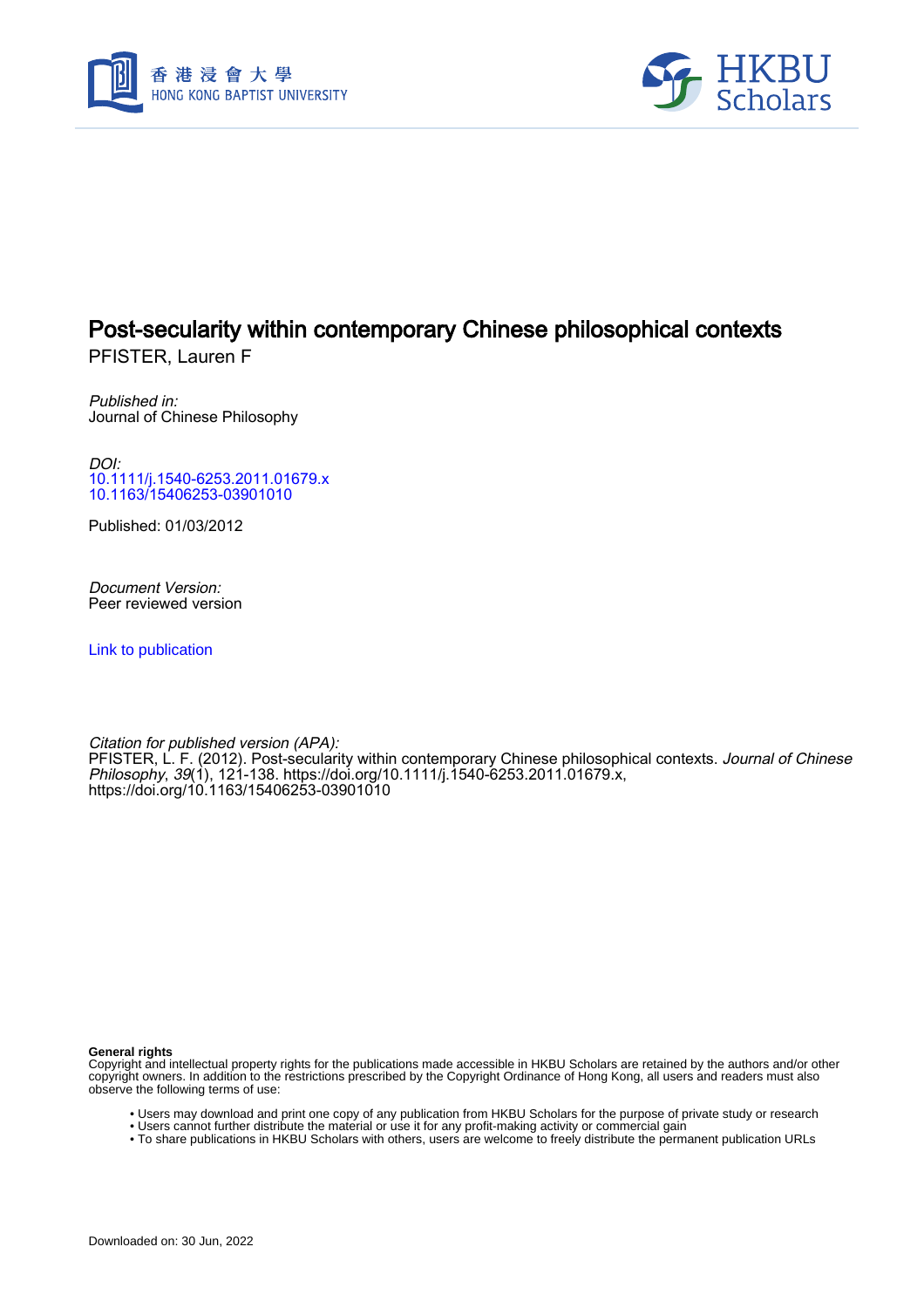LAUREN F. PFISTER, professor, Religion and Philosophy / Humanities, Hong Kong Baptist University; Founding Fellow of the Hong Kong Academy of the Humanities; Associate Editor, *Journal of Chinese Philosophy*. Specialities: Qing dynasty philosophy; Ruist ("Confucian")-Christian dialogue, hermeneutics. E-mail: [feileren@hkbu.edu.hk.](mailto:feileren@hkbu.edu.hk)

## **Lauren F. Pfister**

# **Post-secularity**

# **within Contemporary Chinese Philosophical Contexts**

#### *I. Interdisciplinary by Ironies within the PRC in the First Decade of the 21st*

#### *Century*

Though political ideologies promoting a contemporary form of Chinese communism continue to be expressed, the capitalization of mainland Chinese society with its two thriving stock markets in addition to the continuing capitalist structures operating in Hong Kong and Macau simultaneously exist; where sixty years ago there would be intense and public ideological critique of alternatives to the Chinese Marxist form of life, now there is less public but extensive reflections on these elements in their undeniable socio-cultural transformation. As Arif Dirlik has poignantly characterized the general situation in an article published in *The Cambridge Companion to Modern Chinese Culture* in 2008:<sup>1</sup>

The world of contemporary global modernity is no longer the world of the early twentieth century, when socialism appeared both as a vision of the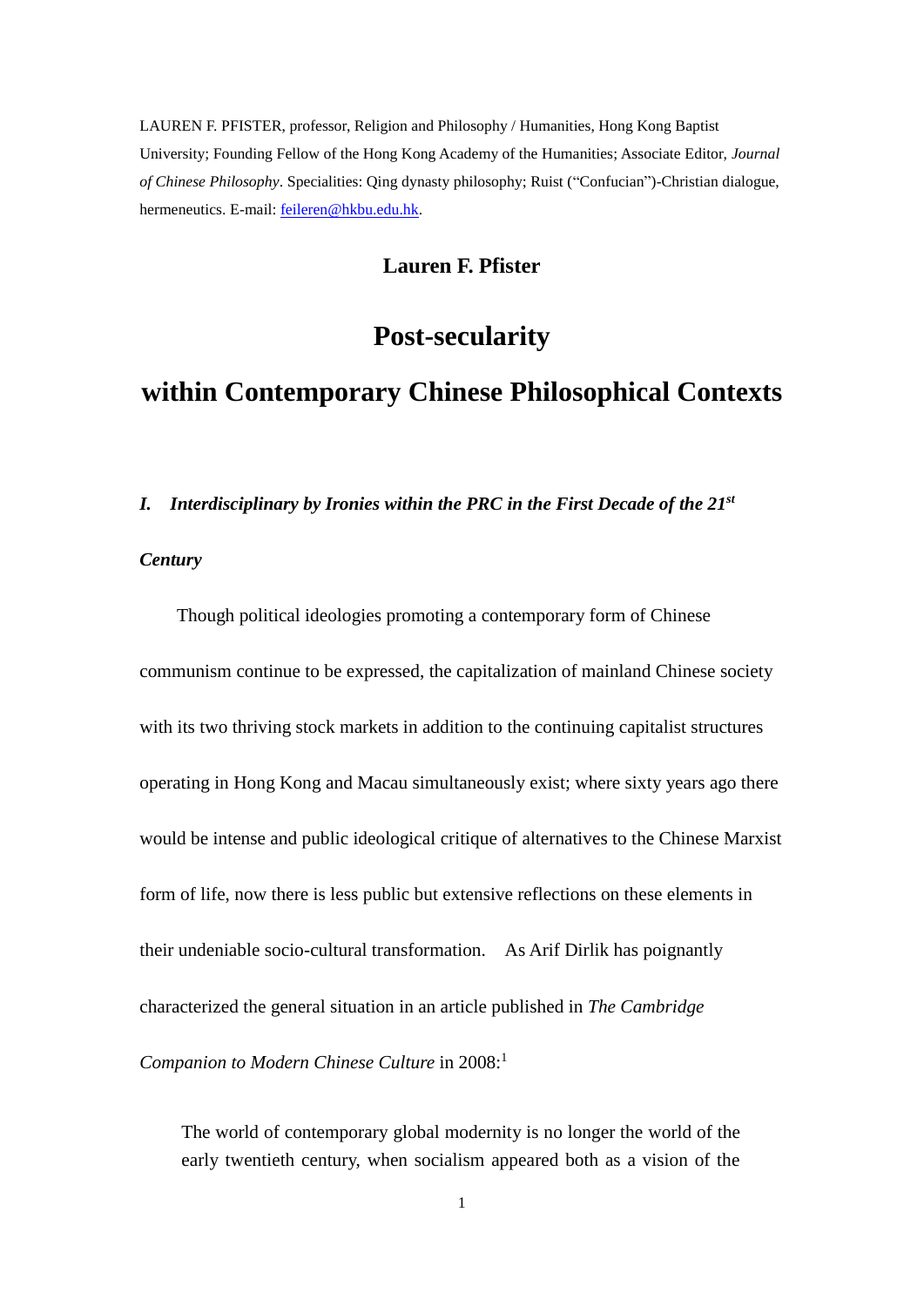future and a practical ingredient of nation-building. It is not the world of imperialism against which socialism promised national liberation and autonomy. Neither is it the world of the Cold War, which pitted capitalism against socialist efforts to keep it at a distance. It is the world of a global capitalism that is willing to accommodate socialism as long as it plays by the rules of capitalism. And it is a world in which the meaning of capitalism itself is sufficiently blurred to allow self-professed socialists a modicum of ideological self-respect in their claims to socialist commitments even as the societies they lead are progressively reshaped by the forces of capitalism. Whether or not the accumulating crisis of global capitalism will once again inject vitality into this socialism remains to be seen. If so, it is likely to be socialism of a different kind from the one that was born of the struggles of a century or more of imperialism, nation-building and Euro/American cultural hegemony.

The changes of the ideological context of Chinese Marxism in the early  $21<sup>st</sup>$  century, which Dirlik locates within the larger centennial framework of socialist ideological development starting in earnest during the early  $20<sup>th</sup>$  century,<sup>2</sup> are undeniable, but the nature of "global capitalism" he refers to above has also been changing and demonstrating that its greedy reach is neither truly global nor always expressed in its most inhumane and harshest form.<sup>3</sup> In spite of some who might be nostalgic for the earlier historical and cultural settings of Chinese Marxism and its ideological developments during the late  $20<sup>th</sup>$  century,<sup>4</sup> the Chinese sociologist, Ambrose King (or Jin Yaoji 金耀基) points out that in spite of those who dream of returning to forms of life which represent a "cultural China" of the pre-revolutionary period, the majority of contemporary Chinese persons have accepted the values of a Post-Enlightenment Europe.<sup>5</sup> That is to say, they have accepted these values as their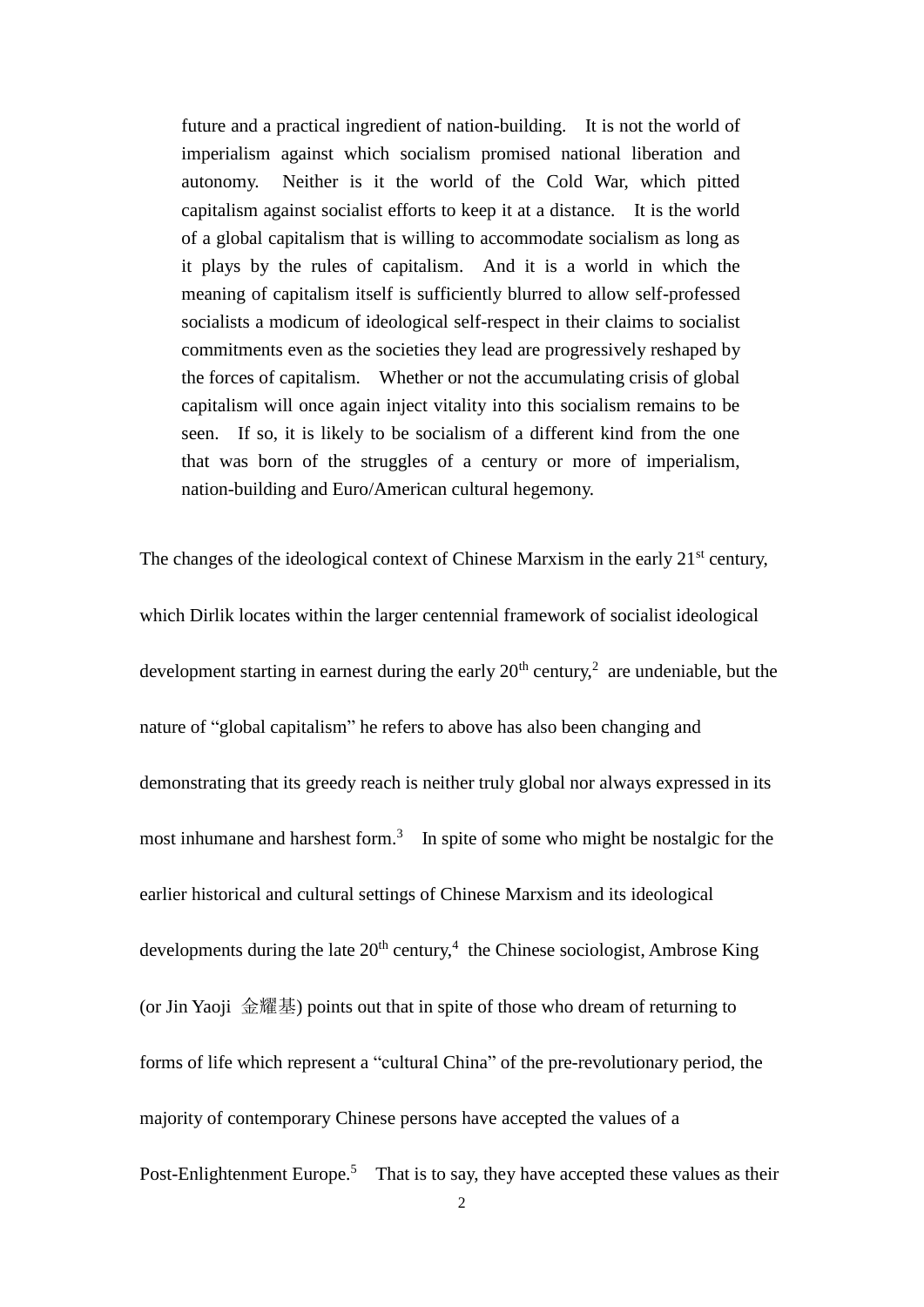own, as contemporary Chinese values, indicating at the same time that they want to be/become modern, independent, economically stable and educationally informed persons.

What this has meant for persons involved in Chinese philosophical circles within contemporary mainland China is worthy of further exploration. We will approach this discussion by a less direct route. First, an account of the emergence of post-secularity within the last two decades within a larger international context will be described, leading to the identification of four relatively distinct categories of post-secular intellectuals. One of the earliest uses of the term by philosophers appeared explicitly in the title of a volume published in 1998, *Post-Secular Philosophy*, <sup>6</sup> which sought to address secular philosophical attitudes and concepts with an informed alternative Christian theological point of view. A functional definition of the character of post-secular intellectuals goes beyond this specific usage and indicates the following: In the context of a plurality of modern worldviews within which secular positions are no longer considered neutral and/or unbiased, post-secular intellectuals recognize that these modern worldviews include those representing religious traditions, and so reevaluate them on the basis of their preferred interpretive position. As we will demonstrate, the "context of a plurality of modern worldviews" arises in the early 21<sup>st</sup> century as a result of a documented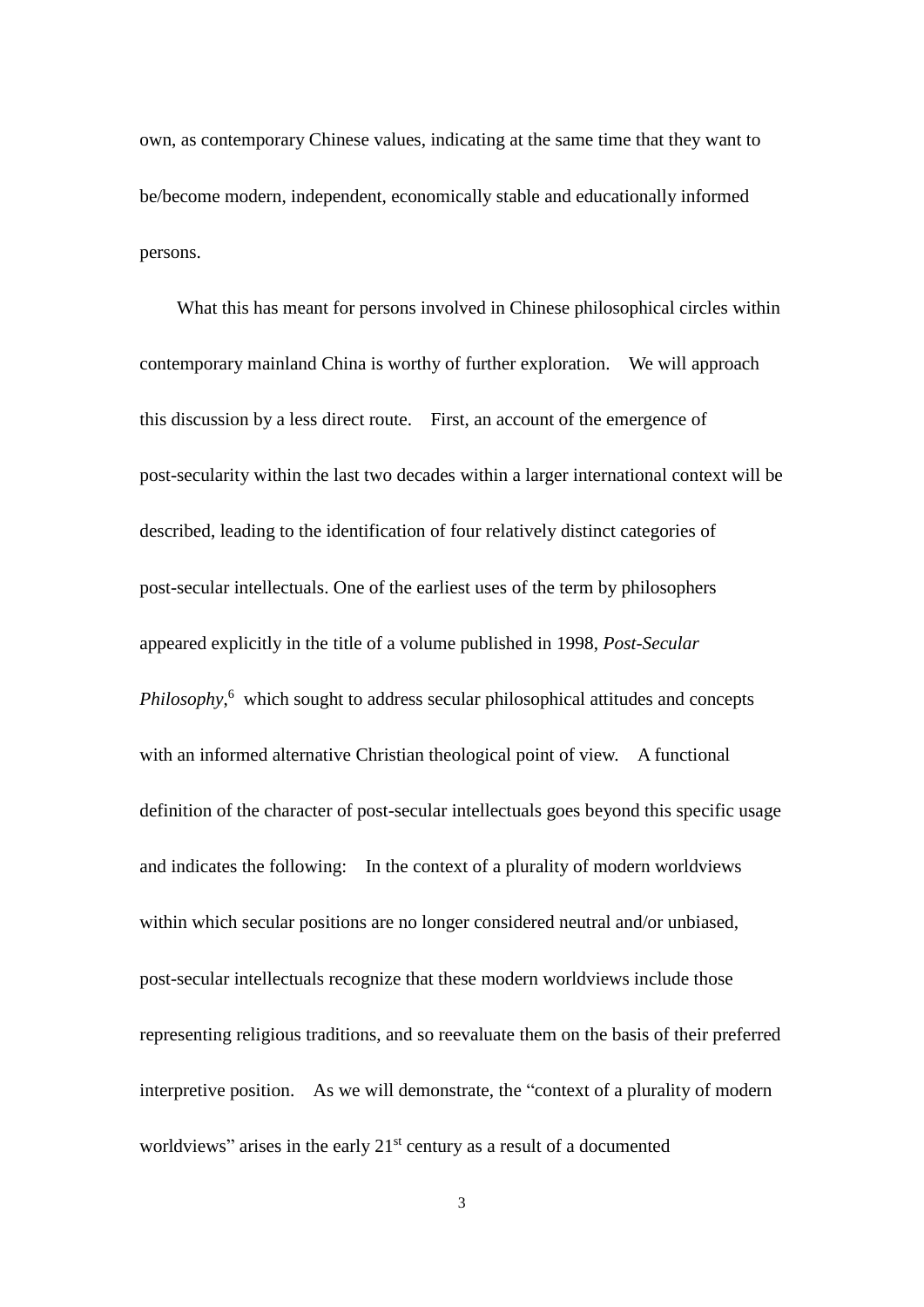de-secularization process within the majority of modern social contexts internationally, and so highlights the social presence and cultural roles of contemporary religious traditions. Following this first section, the prevailing Marxist epistemological categories which essentially link philosophical and religious studies under the assumption of an Marxist ideological critique of religion. This will be done in order to highlight why contemporary religious studies must adopt a philosophical deconstruction of Marxist religious critiques in order to address the de-secularizing trends within contemporary Chinese societies. One major illustration of this form of post-secular intellectual discourse will then be offered in order to highlight both the critical reappraisal of Marxist accounts of religious experience and the assertion of a practical philosophical reorientation of cadre officials who are urged to adopts a particular kind of post-secular point of view. Finally, the understanding of post-secularity we have described will be applied to recent reflections of philosophical developments within mainland China during the past three decades of the post-Mao era, that is, from 1978 to 2008.

#### *II. The Emergence of Post-secularity in International Contexts*

The academic turn which a number of contemporary scholars within China and elsewhere are making in relation to the vitality of religious traditions in the late  $20<sup>th</sup>$ and early 21st century has been described by the noted American sociologist, Peter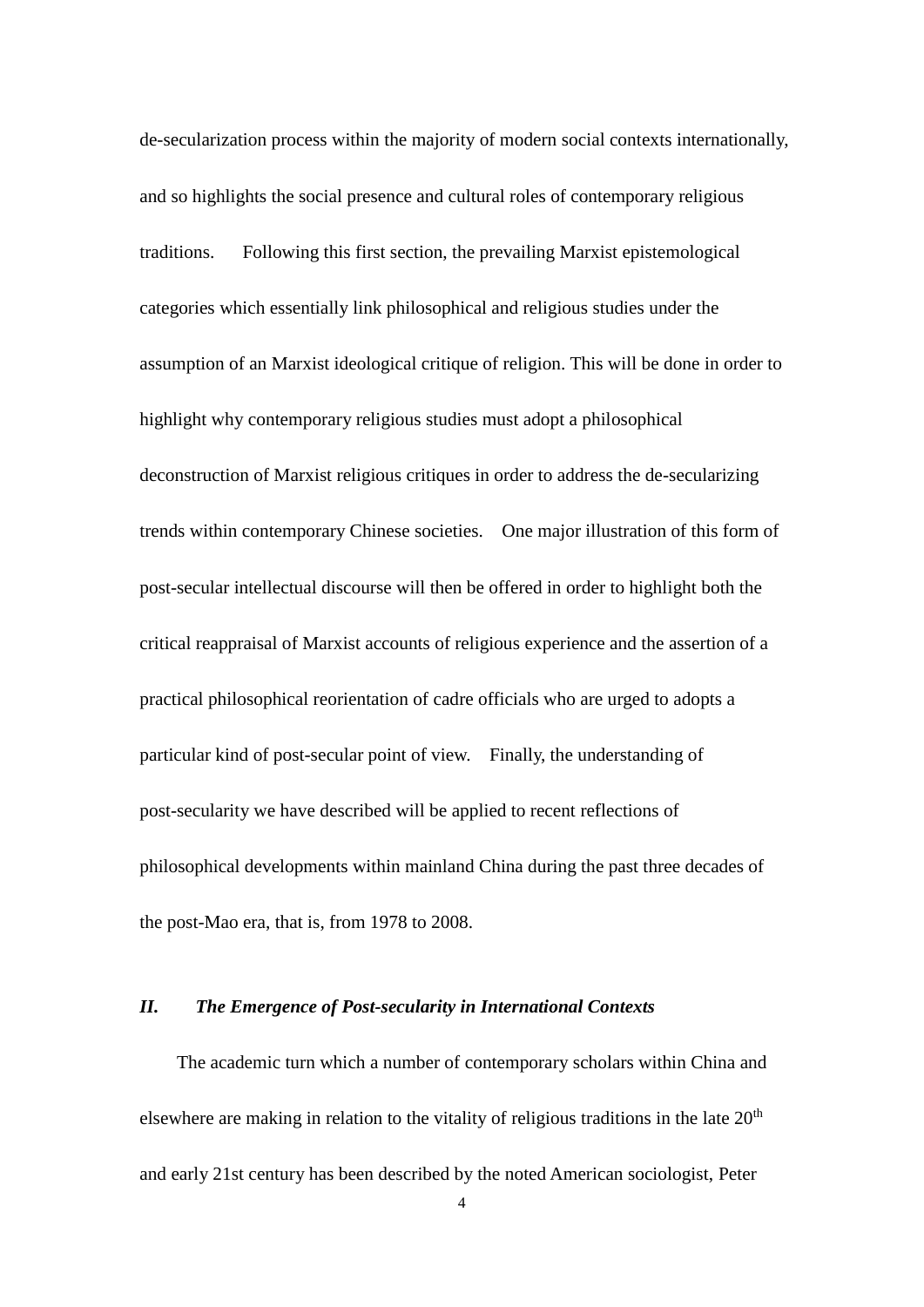Berger, as a "desecularization" process.<sup>7</sup> Notably, Berger's shift has been followed by Chinese sociologists<sup>8</sup> through Chinese translations of some of his key works, but in a manner which is selective and not fully representative.<sup>9</sup>

Regarding the general nature of the post-secular interpretive trends to be described in the following section, the basic justification for their existence rests on an understanding of the de-secularization processes evident in contemporary societies including the PRC. Summary statements about de-secularization made by Berger and Zijderveld in their recent book published in 2009, *In Praise of Doubt: How to Have Convictions without Becoming a Fanatic*,<sup>10</sup> are helpful in this regard because they are supported by many illustrations and further generalizations. Here we will focus on several further clarifications of this de-secularization process especially as they are relate to contemporary and past Chinese cultural attitudes which are also mentioned within this particular book.

In offering illustrations of the "passionate religious movements" which influence our contemporary international settings, Berger and Zijderveld start by Muslims,<sup>11</sup> but then proceed to discuss a wide range of other religious traditions, including the international influences of Protestant Christians, the resurgence of "Eastern Christian Orthodoxy" in Russia, Orthodox Judaism in the USA and Israel, Hindu revivals in India, Buddhist expansions in Asia as well as in "Western countries", and Ruism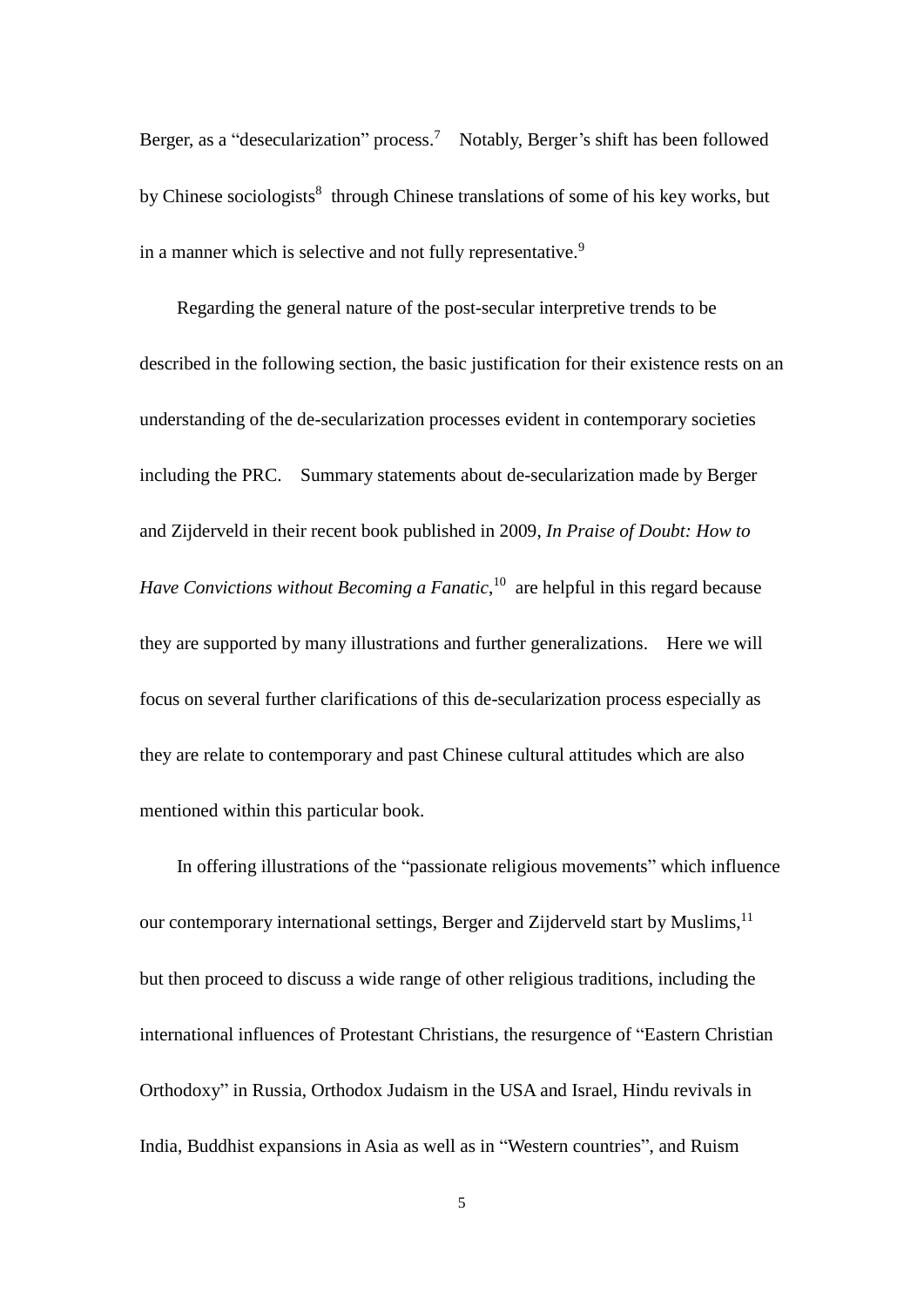("Confucianism") in China and the Chinese diaspora.<sup>12</sup> This last reference is particularly interesting in the light of the fact that Ruism has not been included among the state sanctioned religions within the People's Republic of China, and so it suggests an area of further exploration with Chinese sources to understand what the ideological concerns related to the religious expression or spirituality of Ruism might be.

Another major point which should be highlighted is that the Berger and Zijderveld argue that modernity leads to a set of beliefs and values that support "plurality". The choice of words here is self-conscious and precise: they are not promoting a "pluralism" (which in normally rendered in Chinese as *duoyuanhua* 多元  $\left\langle \frac{\cdot}{\cdot} \right\rangle$ . Notably in their work they are concerned to oppose a radical form of epistemological relativism, arguing that this doctrinaire form of skepticism easily becomes absolutized. Instead, they persistently seek to argue for a form of moral certitude based upon universalizeable rational claims related to the nature of humans and their inherent dignity. They go on to argue that this approach to moral certitude allows for a "healthy form of doubt", meaning not a principled skepticism, but an empirical openness to new questions which will allow for theoretical refinements based on careful observation and justified arguments drawn from broad ranging field work and cross-cultural dialogue.<sup>13</sup> This claim related to cultural plurality and its implications for the account of post-secularity will be elaborated further in the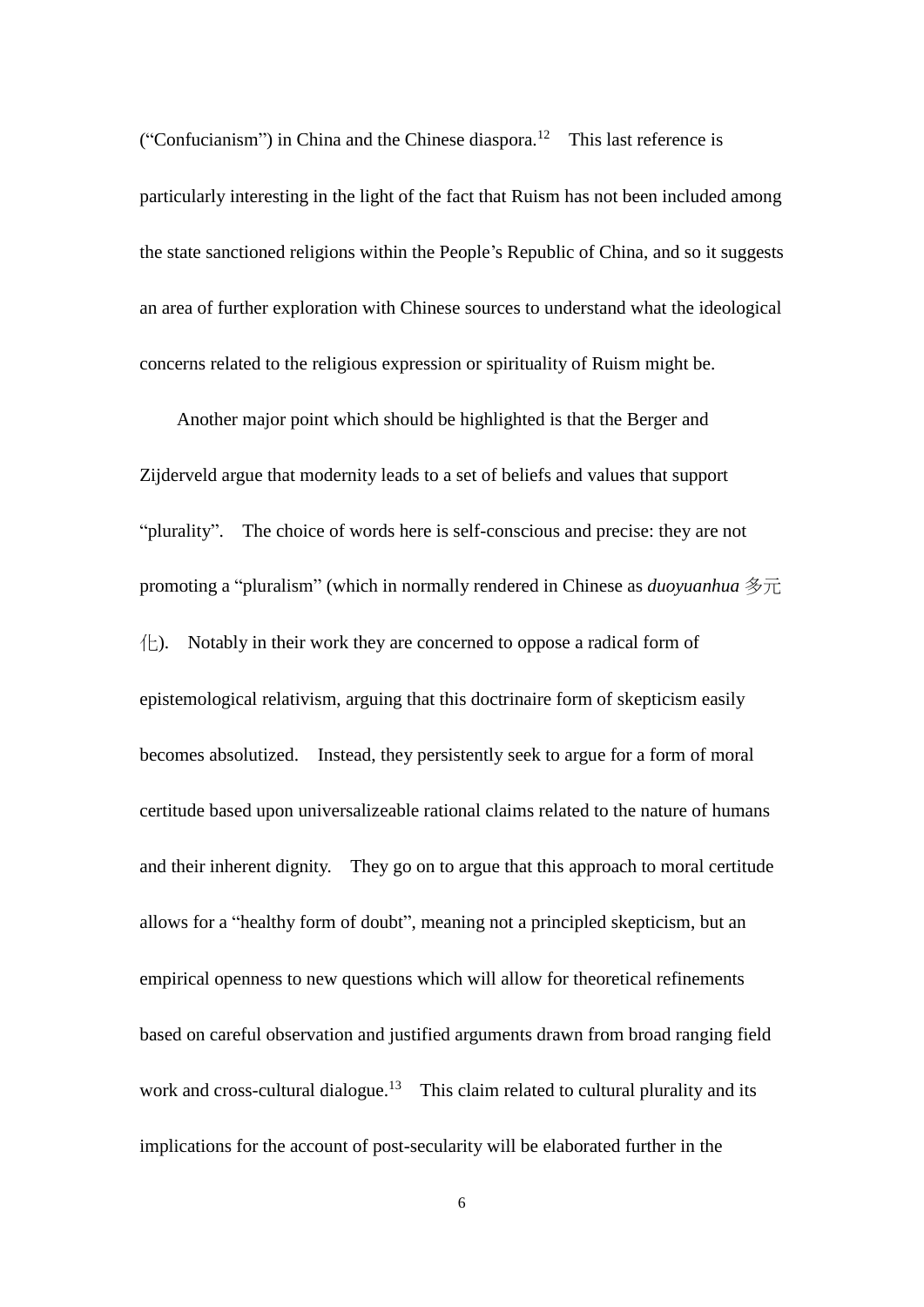following sections.

# *III. Four Interpretive Positions of Post-secular Intellectuals and Their Philosophical Provocations*

Berger and Zijderveld present arguments in line with the second trend of Berger's own thoughts, and provide the following summary statements about the nature of secularization theory and the post-secular condition:<sup>14</sup>

It's fair to say that secularization theory has been massively falsified by the events of the decades since World War II. . . . As one looks over the contemporary world, it's not secularization that one sees, but an enormous explosion of passionate religious movements. . . .

It cannot be plausibly maintained that modernity necessarily leads to a decline of religion. . . . If modernity, then, doesn't necessarily lead to secularization (except in Sweden and in the faculty club of Delhi University), what does it lead to in the area of beliefs and values? The answer, we think, is clear: *It leads to plurality.*

If a full-fledged post-secular mentality will recognize the fact of an "enormous explosion of passionate religious movements" within contemporary life and so can document the social pluralities which are a result of these cultural developments, according to Berger and Zijderveld, what other ways may a post-secular attitude be manifest within academic circles where such explicit claims are either shunned or considered ideologically inappropriate? Certainly it is the case that that many contemporary academics serving in universities and research institutions in very different cultural settings have become avid advocates of secularization theories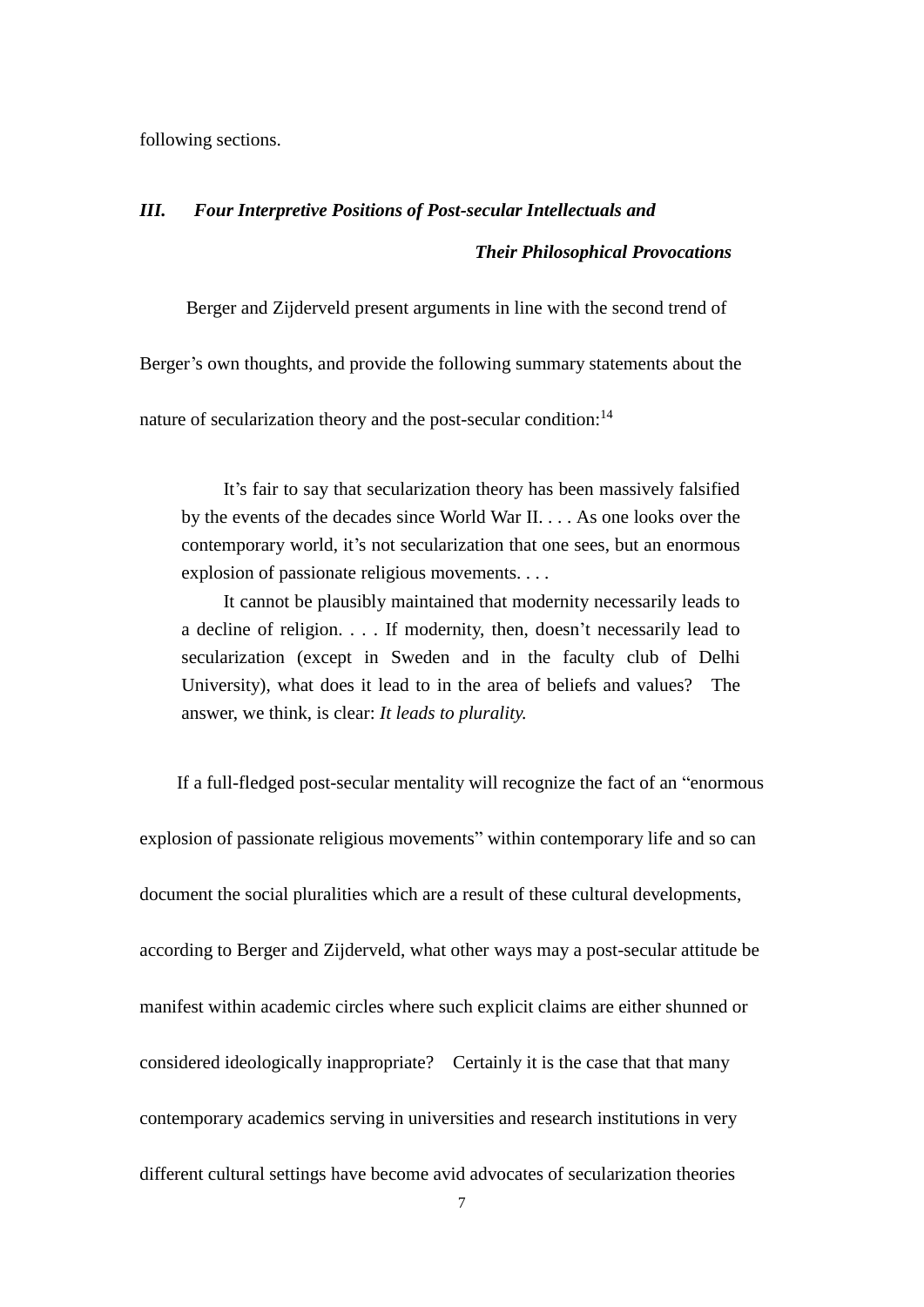within their own disciplines, especially during the latter half of the  $20<sup>th</sup>$  century. How would these intellectuals begin to display the impact of post-secular attitudes within their own writings even though they would not be advocates of post-secularity? What Berger and Zijderveld suggest is that a recognition of plurality – philosophically, religiously, and cultural – will be a factor which they have to contend with, so that their forms of secularism will develop to the point that worldview alternatives as well as the possibility of some kind of spiritual options may be considered that a principled secularist would generally not consider justifiable or palatable two decades earlier.

It is precisely this diversity of positions found within recent writings of academics and intellectuals related to post-secularity which have become manifest during the past decade, and they are becoming explicit in notable publications within philosophical and religious studies within contemporary Chinese contexts as well. In order to generalize from these phenomena and analyze the multiformity of these developments, we need once more to step beyond the particular circles of philosophers in mainland China and look at a much wider international and cross-disciplinary set of materials. Having done this, we will return to discuss some notable examples of the presence of a new diversity of positions within Chinese philosophical and religious studies in mainland China.

This epochal shift in academic discourse can be summarized in the following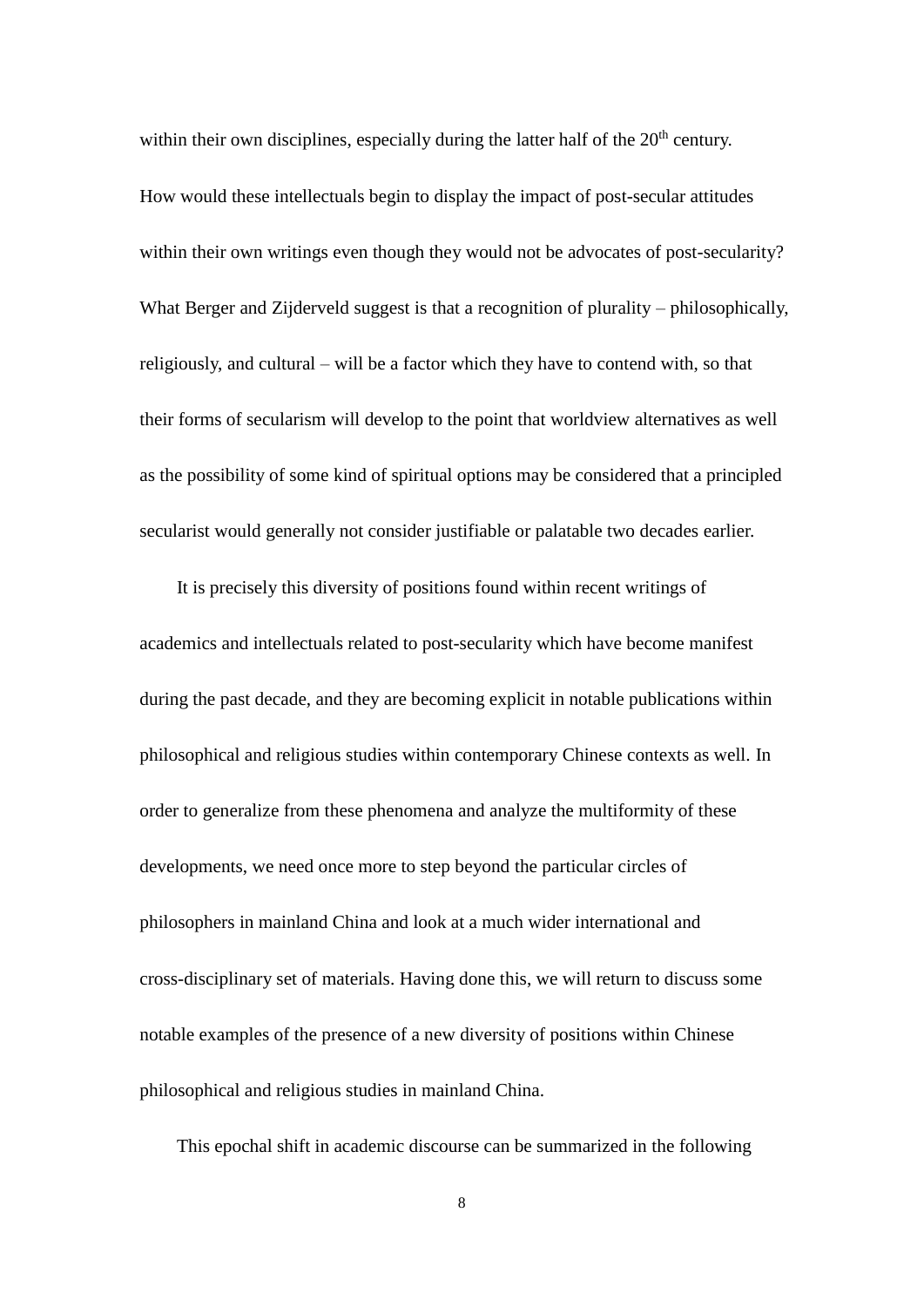manner: there are at least four distinct major positions represented by those who participate in the post-secular mentality. Notably, the first two positions are taken by those who are not advocates of post-secular values and their worldviews, but while recognizing their presence they set themselves the task of either entrenching themselves ideologically or adjusting their own positions pragmatically in the light of these manifest social realities. The last two positions are actually advocating the vital philosophical and religious significance of the post-secular mentality and the concrete cultural influences which it wields, making significant adjustments in their own theoretical positions, and often times advocating specific forms of practical social engagement and political reorientations in order to deal wisely and fairly with these major cultural trends. Having made these more general claims about two major subdivisions within these four post-secular positions, it is to be emphatically underscored that all four are in fact participating in this epochal shift which is formulated under the rubric of the "post-secular age". Summarily speaking, these four interpretive positions can be described as follows.

The first interpretive position involves those secularists who admit that their theoretical positions related to religious life do not match up to the contemporary revitalization of religious communities, but nevertheless continue to assert their secularist biases. They do so while at the same time taking some effort to explore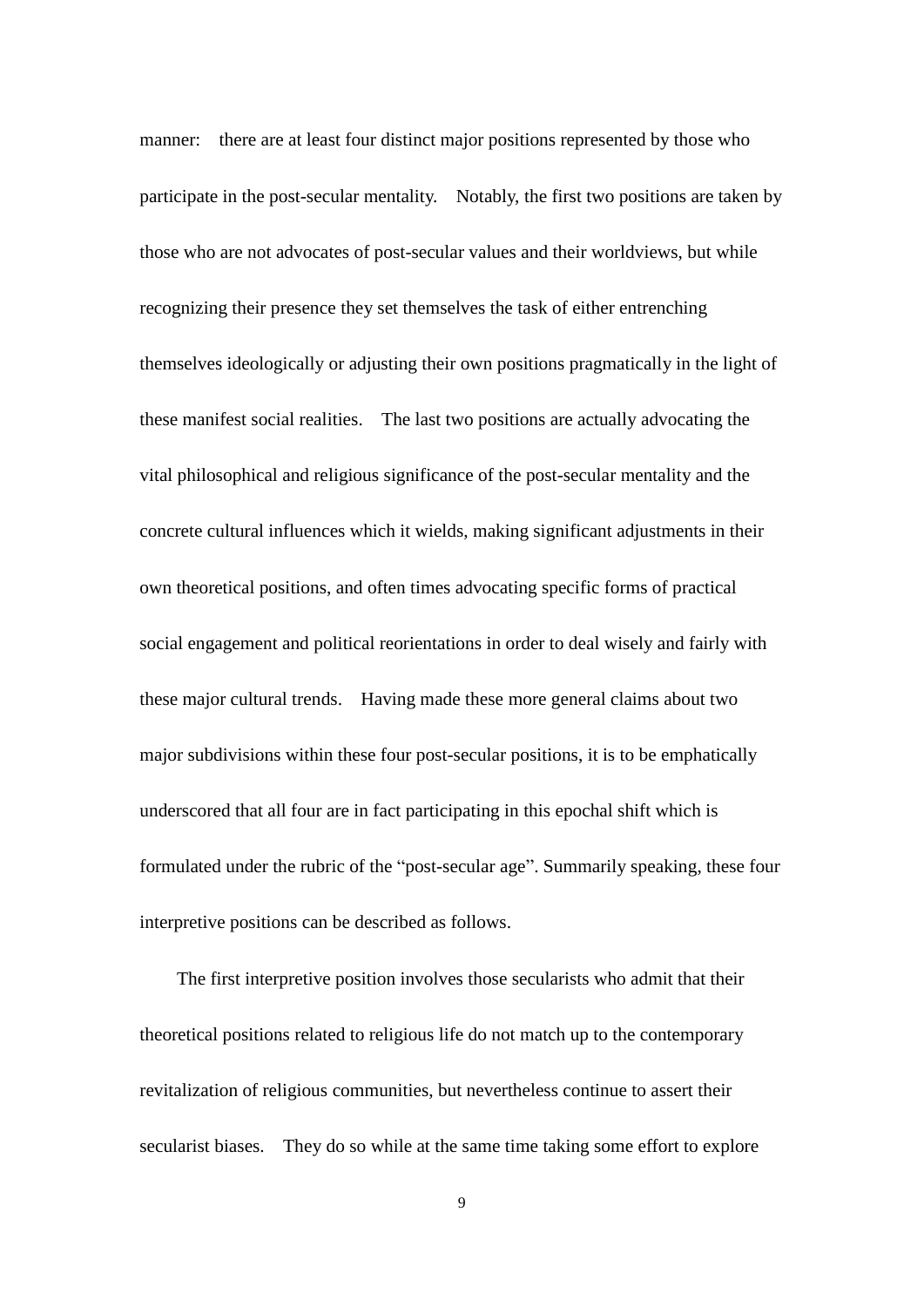non-standard (or non-orthodox) versions of post-modern spirituality, often involving very individualistic accounts of the nature of reality relying on an eclectic mixture of various "spiritualities" (and not institutionalized religions or religious systems, as some of them explain emphatically). This is to say that they are post-secular in context, but unwilling to accept the post-secular interpretive position as an academically, intellectually or politically acceptable form of interpreting social and cultural realities.<sup>15</sup> We will refer to this position as *resistant post-secular secularists*. Those in the PRC who represent this position include Marxist cadres who continue to maintain their secularist Marxist worldviews as "leftist" and promote atheistic communist alternatives as the best position among a host of others. Numerically they currently include a minority even among Communist Party members, and in terms of the PhD dissertations written in philosophy, they probably include another leftist minority among all those who reach this stage as Marxist philosophers, or about one third of all such trained PhDs in philosophy in the PRC.<sup>16</sup> If there was an ideological retrenchment of leftist Chinese Marxism in the future, these numbers could rise, but due to the advancement of "socialism with Chinese characteristics" and a developing capitalist driven economy, this may not expected to occur within the next forty to fifty years.

The second interpretive position involves those secularists who, having admitted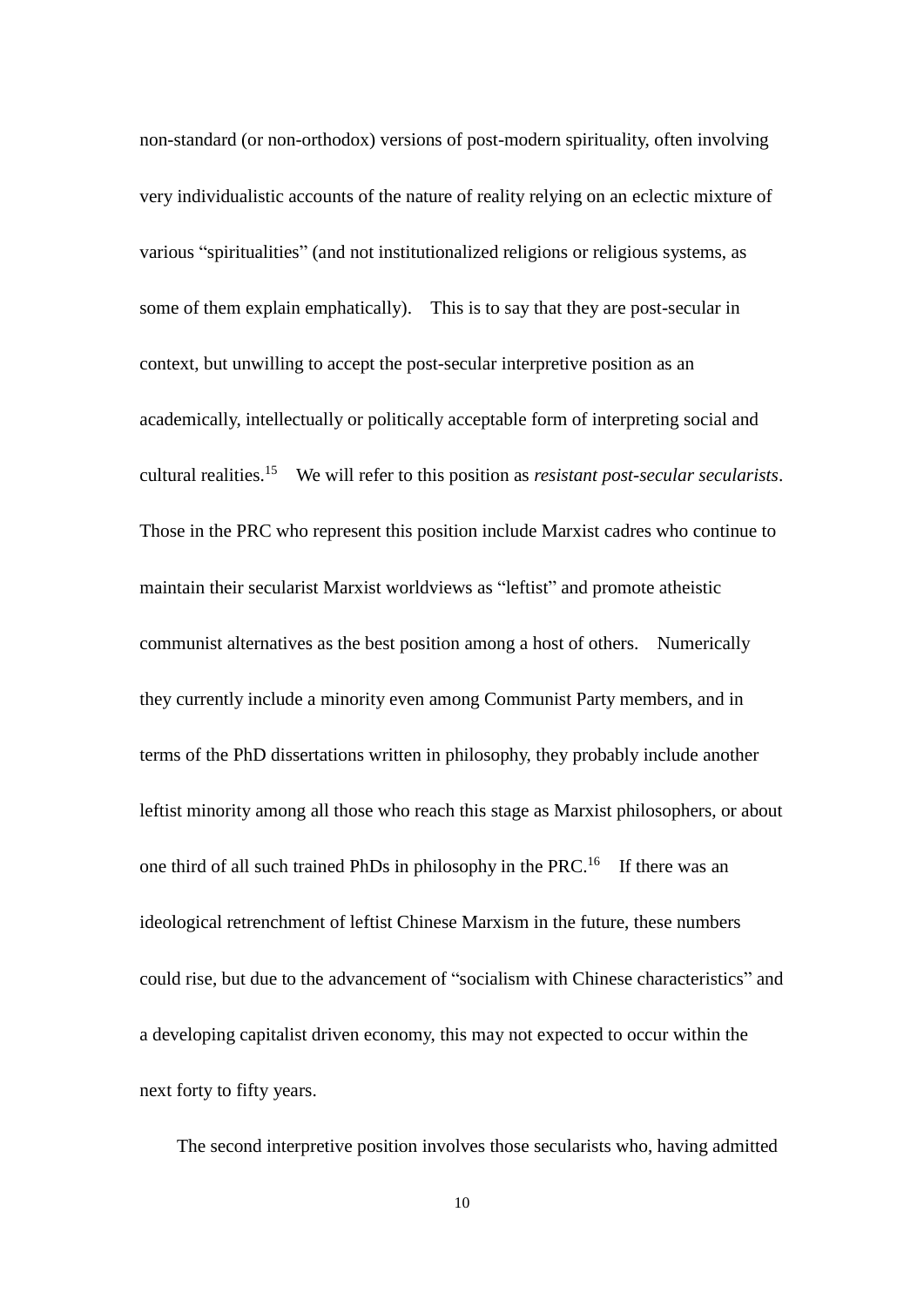the vitality of religious traditions, choose to participate in them as "strategic participants" while still holding relatively fast (but not necessarily so dogmatically as in the former case) to their secularist principles and biases.<sup>17</sup> They may attempt to offer reasons for this religious vitality, but generally find the relevant phenomena hard to interpret even though they are culturally engaged and manifest cultural influences unanticipated by secularist theories. This is to say that these persons are post-secular not only in context but also in action. Though they are not unwilling to recognize the post-secular realities around them, they do not find it easy to explain them, and so only are involved in various religious traditions or spiritualities as a matter of strategic engagement in the contemporary social contexts in which they live. We will refer to this position as *strategic post-secular secularists*. Under the current ideological climate it is arguably justified to claim that a growing majority of Chinese Communist cadre as well as many other humanist secularists among Chinese intellectuals fit within this category. Due to the intellectual challenges related to affirmation of international de-secularizing trends, which now are being publicly described and advocated in major Chinese books (as will be documented below), it can be expected that this dimension among Chinese intellectuals in general and among Chinese philosophers in particular will continue to grow during the coming decades. The practical reason that this can be anticipated is that this position involves the least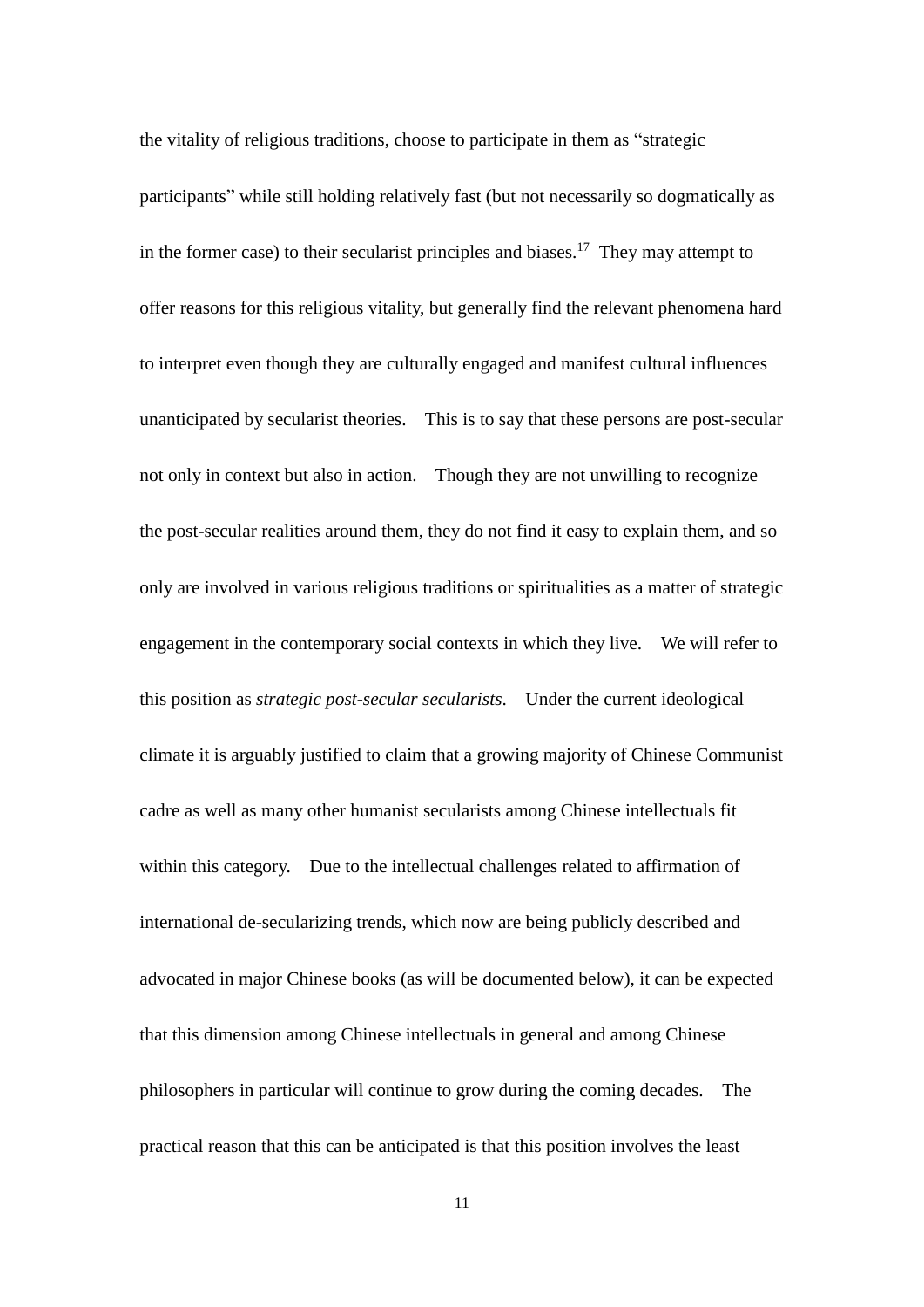amount of ideological adjustment while also allowing for an intellectual flexibility which will support "harmonious" attitudes and practices within de-secularizing trends in the PRC. As a consequence, it does not threaten their current status as cadres or their future retirement pensions, a matter related to life-long security which many feel may be threatened if a more explicit post-secular advocacy is adopted.

On the other hand, there are also secularists in university academies who have, like Berger, come to realize that their previous theoretical stances were inadequate, and so they have begun to readdress their theoretical positions as those "biased" by secularist values and worldviews. While they might remain secularist in orientation, they are no longer secularist in practice. That is to say, they are no longer unwilling to engage intellectual representatives of religious traditions (whether of long-standing traditions or of newly emerging religious communities), and realize that this must be done in a manner that is fair in its interactive dynamics and dialogically open.<sup>18</sup> These may be considered mainline participants in the post-secular interpretive discourse, and display not only a tolerance generated by a self-conscious awareness of cultural pluralities (and not a secularist account of pluralism), but also a genuine sympathy for particular religious traditions. Nevertheless, unlike Berger they would not necessarily be involved as advocates for any particular religious tradition.<sup>19</sup> We refer to these as *engaged post-secular intellectuals*. Perhaps as many as half of all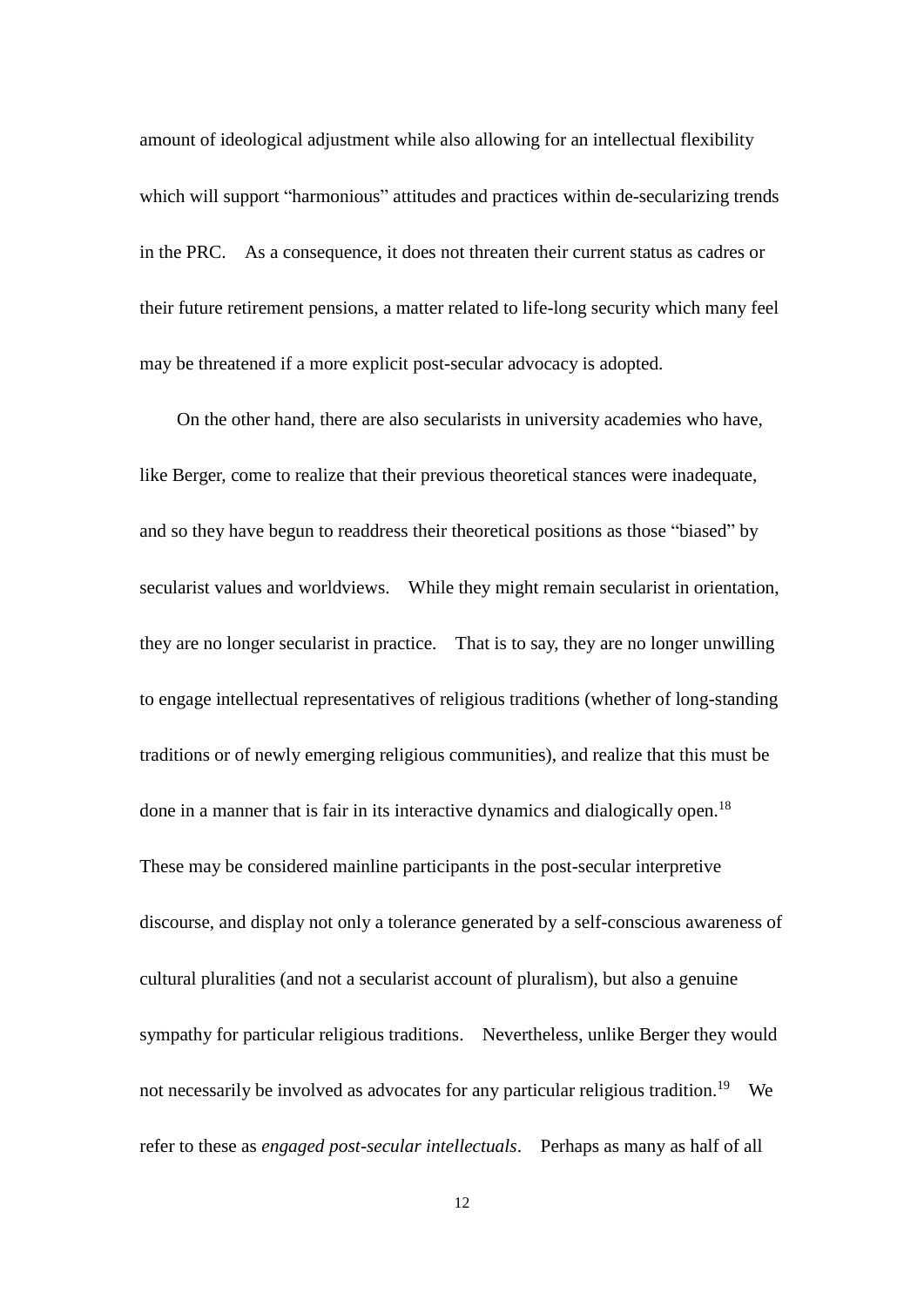those teaching in religious studies programs (which still is normally found associated with philosophy departments as a subdivision within universities) and pursuing research in religious studies, along with one third of all Chinese philosophers, would currently fit into this category. If political liberalization and cultural diversity increases in the PRC during the next two to three decades, we can anticipate that this group will grow significantly in intellectual influence as well as in numbers. Nevertheless, it is very difficult to identify any contemporary Chinese philosopher in the PRC who has experienced a major theoretical shift in intellectual and spiritual realms and has written about it as extensively and consistently as Peter Berger. In this light, then, it still would be the case that this group of engaged post-secular intellectuals amounts to a relatively smaller group of active advocates.

The final category is constituted by a much broader range of persons who might be counted as authentic religious intellectuals who are advocates for particular religious values and worldviews. Some of them, while advocating their religious preferences, simply refuse to discuss or engage problems faced within their own modern social settings, and so have not adopted a post-secular understanding of their own religious and cultural situations, remaining relatively minor influences within larger cultural circles.<sup>20</sup> Many times this form of traditional intellectuals or religious advocates are criticized not only by principled secularists, but also by engaged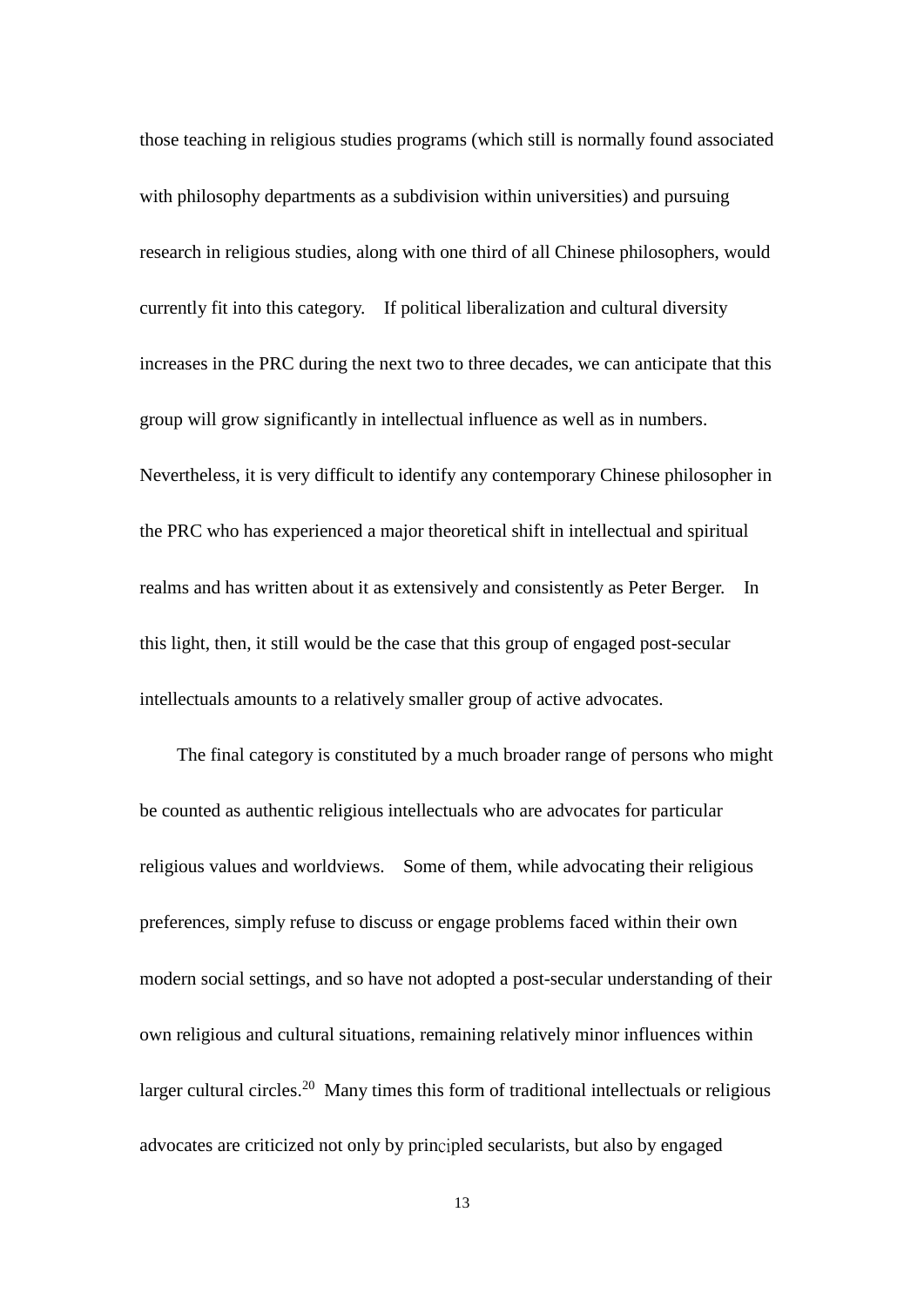post-secular intellectuals and other religious post-secular intellectuals who challenge their lack of relevance to contemporary society. These latter figures are those who adopt religious forms of life as advocates, while simultaneously being self-conscious in addressing modern social problems and contemporary ideological orientations all influenced by various kinds of secular perspectives. As a consequence, they will promote either a return to traditional religious traditions<sup>21</sup> or advocate a contemporary alternative to religious traditions in the form of a new spirituality which has absorbed some of the critical aspects of a post-modern orientation.<sup>22</sup> Many times these figures also are involved in inter-religious dialogues, so that they adopt this fourth position in relation to their own preferred religious values and worldviews, while generally standing in the third position in relationship to other religious traditions in which they do not participate except through research, writing and inter-faith dialogue and other forms of interactions.

All of those involved in this fourth interpretive perspective recognize that a transformative cultural passage has occurred within non-traditional societies, often influenced by internationalized and relatively mobile populations. They believe that the post-secular reemergence of religious traditions reveals some glaring inadequacies of a secularist worldview (in personal, communal and political contexts), and so feel driven to address these inadequacies with intellectual responses and practical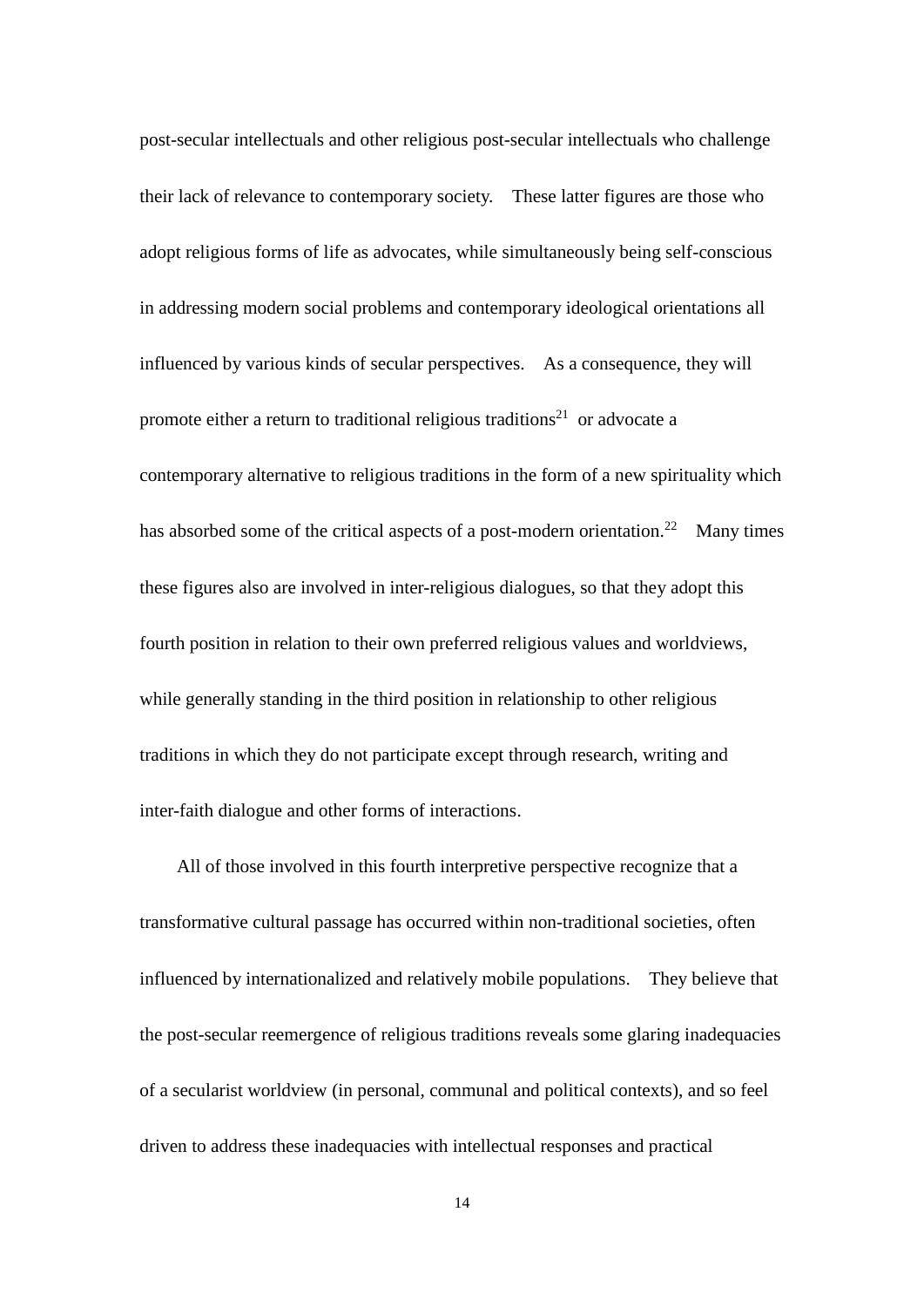engagement by means of religious practices and institutions derived from their own spiritual communities and subcultures. We will refer to this fourth position as *engaged post-secular religious intellectuals*. It is possible to identify these Chinese intellectuals who advocate particular religious traditions, particularly among the current "five major religions" (wu da zongjiao 五大宗教), meaning the five designated state-authorized religious traditions authorized by the PRC government: Buddhism, Daoism, Islam, Protestantism and Catholicism. Nevertheless, they are currently an even smaller group than the engaged post-secular intellectuals, and will only grow larger if political liberalization and cultural diversity increase within the PRC during the next two or three decades.

Bound up in the last three positions is a more or less self-conscious awareness that a secularist position – for there are many forms of secularism that are not necessarily compatible – can no longer be seen as a hermeneutically neutral or value-free interpretive orientation.<sup>23</sup> As a consequence, on the one hand, those who present a secularist account of social realities without any other qualifications become vulnerable to critiques. Critics of these secularist positions assert the greater complexities of the cultural phenomena in which these writers are involved. Consequently, they make appeals to the religious and spiritual activities, values and worldviews, which have been previously bracketed by principled opposition or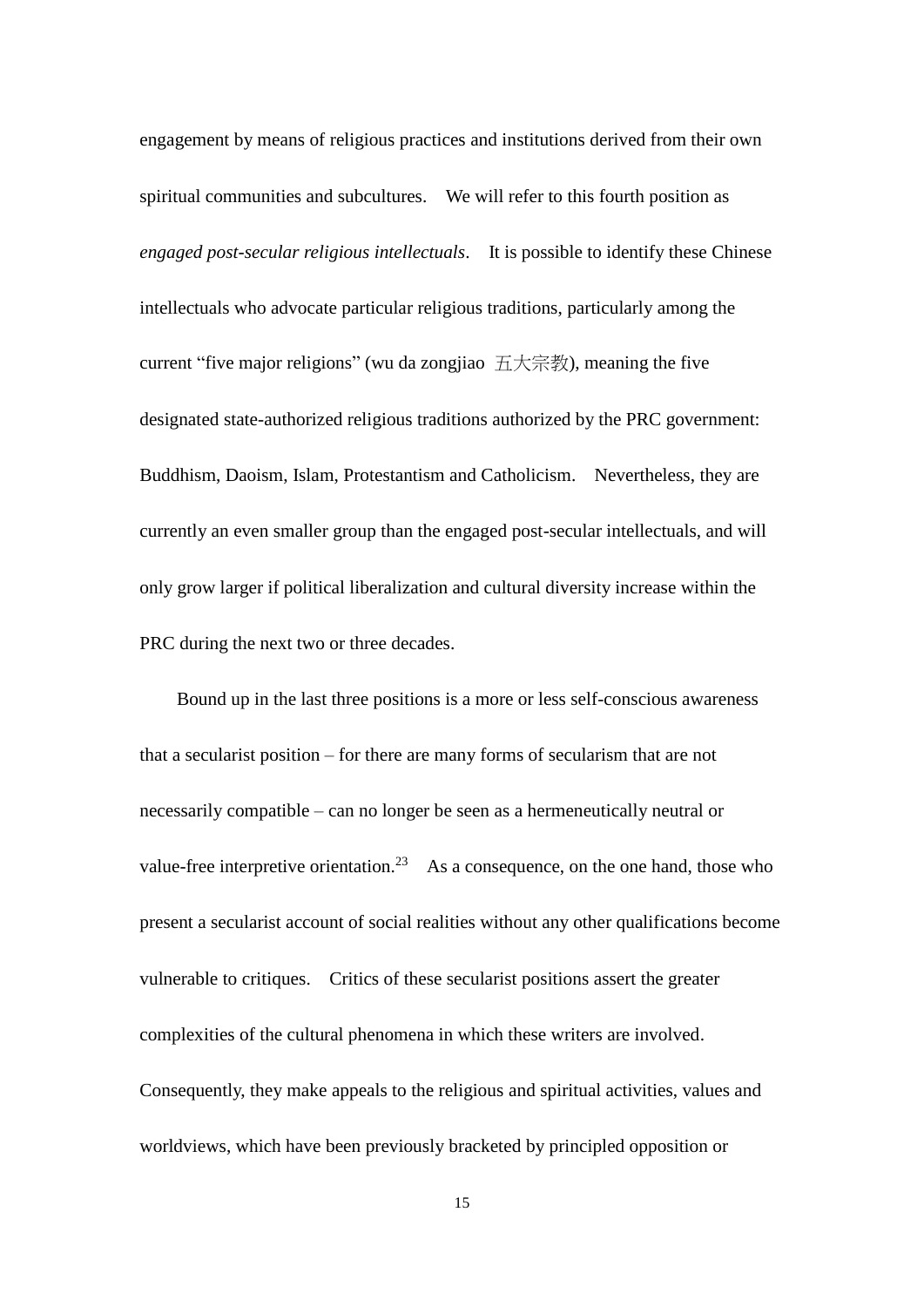learned blindness to these matters. On the other hand, there is an openness (especially in contemporary cultural China in the modernizing cities) toward a new recognition that religious realities are more complicated and multiform than they has been assumed by secularist critiques, and so there is an effort to understand and explain how religious life within China has become manifestly culturally constructive as well as socially and critically engaged in recent years.<sup>24</sup>

## *IV. Challenging Chinese Marxists' Principled Critiques of Religious Traditions*

Some sense of this on-going negotiation of interpretive positions can be seen in the most recent *Annual of Religious Studies in China* for the two year period from  $2007$  to  $2008.<sup>25</sup>$  This is a publication of the Institute of World Religion at the Chinese Social Sciences Academy in Beijing, and so seeks to offer a comprehensive account of both religious studies in public educational institutions as well as related studies prepared under the dictate or guidance of the Chinese Communist Party; this latter material is generally referred to as internal publications or "confidential literature" which is generally not readily available in public bookstores.<sup>26</sup> Nearly 700 pages in length, it offers materials in three categories: specialist essays, $27$ religious studies theoretical research, <sup>28</sup> and studies of particular religious traditions.  $29$  The volume ends with the republication of government documents related to the management of religious affairs in the PRC.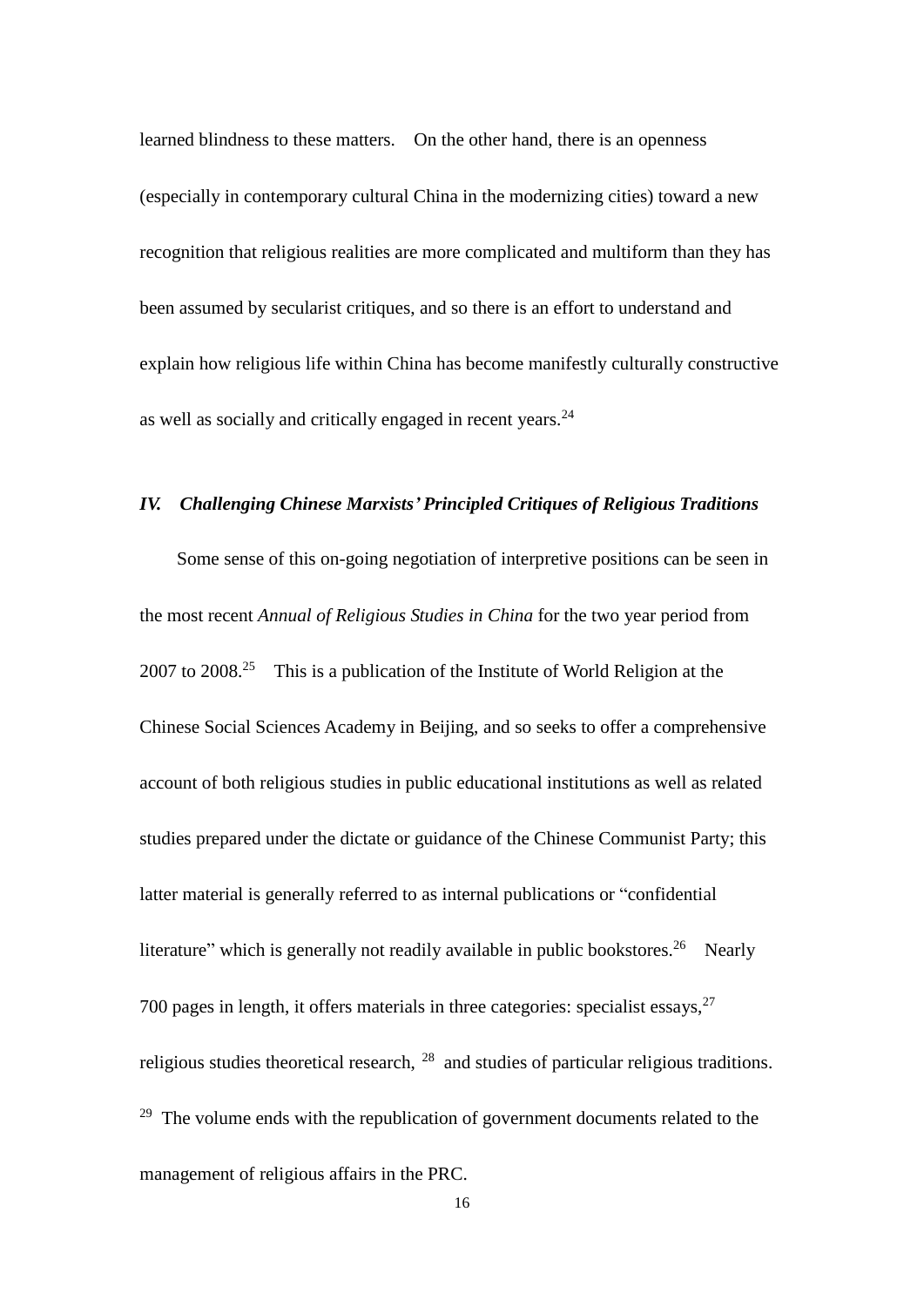From this summary of the content, one will recognize that the general overview of intellectual work in religious studies within the PRC for this designated period is sandwiched between beginning and final sections devoted to Chinese Communist policies related to religious studies and religious affairs. In addition, the initial subsections under the second and third sections begin with summaries of theoretical issues aligned with Chinese Marxist ideology, supported at times by other essays within the subsections devoted to specific religious traditions referred to as "descriptive evaluations".<sup>30</sup> Of interest is the fact that they constitute almost 18 pages of articles, while the subsequent categories include nearly 90 pages of other materials on different religious topics, including specialized studies in particular religious traditions.

The most significant essay from a post-secular interpretive standpoint in the first major section of this volume is prepared by the noted religious studies scholar and major administrative figure within the Chinese Social Sciences Academy, Zhuo Xinping 卓新平, and is entitled "On 'the Relationship Between Government and Religion' – 'Globalized' Religion and Contemporary China".<sup>31</sup> The internal quotation marks within the title suggest that the first phrase, *zheng jiao guanxi* 政教关系, is a key concept within contemporary parlance in the Chinese Communist Party, and the term "globalization" (*quanqiu hua* 全球化) as a qualifying phrase to describe religion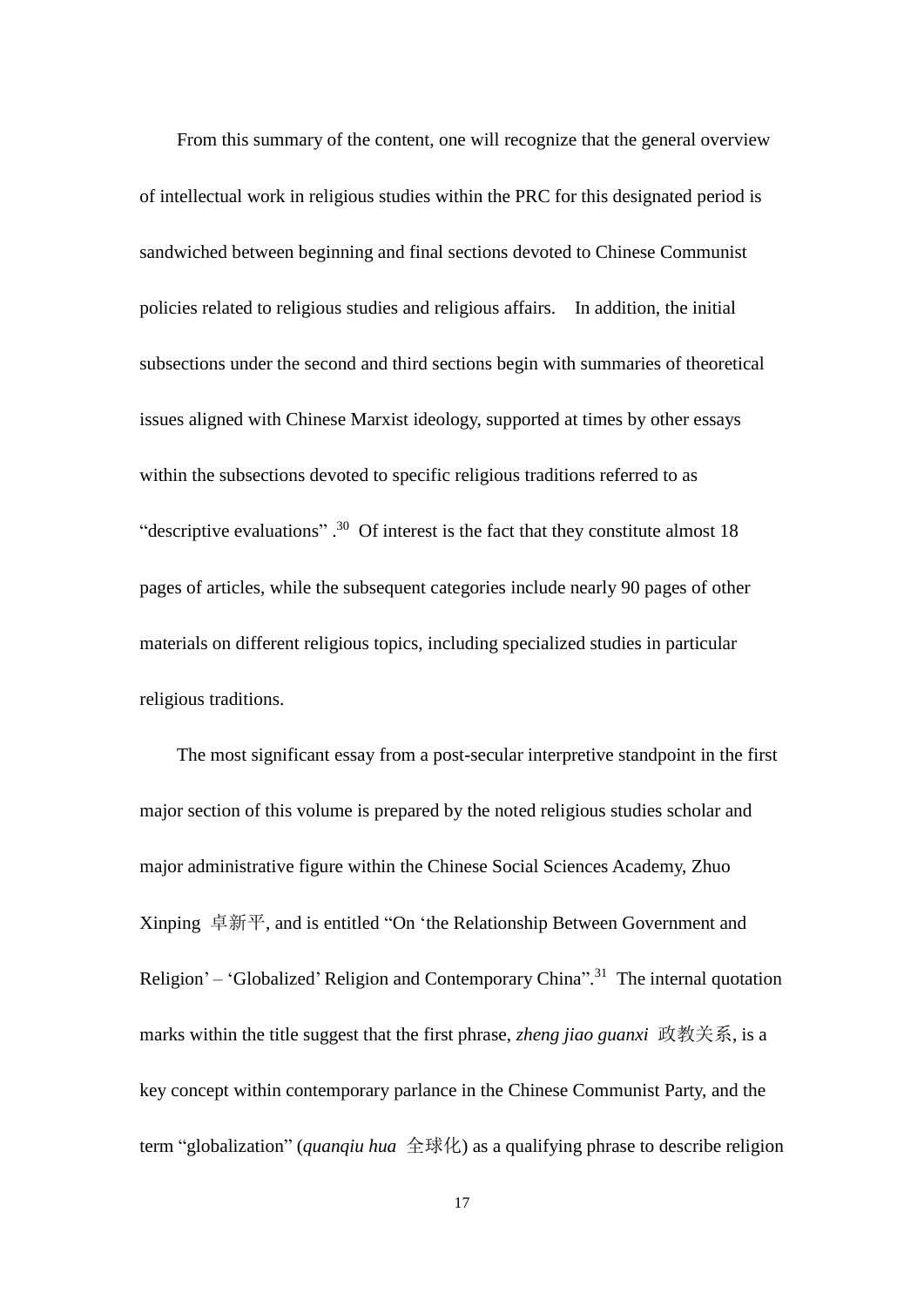or religious traditions is a key concept within his analysis. Zhuo's essay is a carefully reasoned example of balancing perspectives drawn from both the strategic post-secular secularists and engaged post-secular intellectuals. Dividing his essay into four sections dealing with religion and some dimension of politics within the government,  $32$  he highlights the "complexity" of the current religious situation as it applies to government policy, and argues that past forms of aggressive opposition to religious traditions by the Chinese Communist Party have now been revised and sublated (using the Hegelian term, *yangqi* 扬弃).<sup>33</sup> Zhuo does so not by arguing about a major philosophical shift in party ideology, but by claiming that the European form of an aggressive atheistic critique of religions was found in practice to no longer apply in various ways to the Chinese context. In addition, he notes in the same context that the interreligious dialogues have moved away from an explicit theistic vision of religious life to one that focuses on an "ultimate reality" (*zhongji shizai* 终 极实在) or "eternal existence" (*yongheng cunzai* 永恒存在) which illustrates the plurality and relativity of religious claims. In this sense Zhuo is appealing to cadre to adopt a "strategic post-secular secularist" stance, arguing that the relativization of values in both party ideology and inter-religious engagements have transformed the Chinese cultural setting into a context where the former principled oppositions are no longer relevant.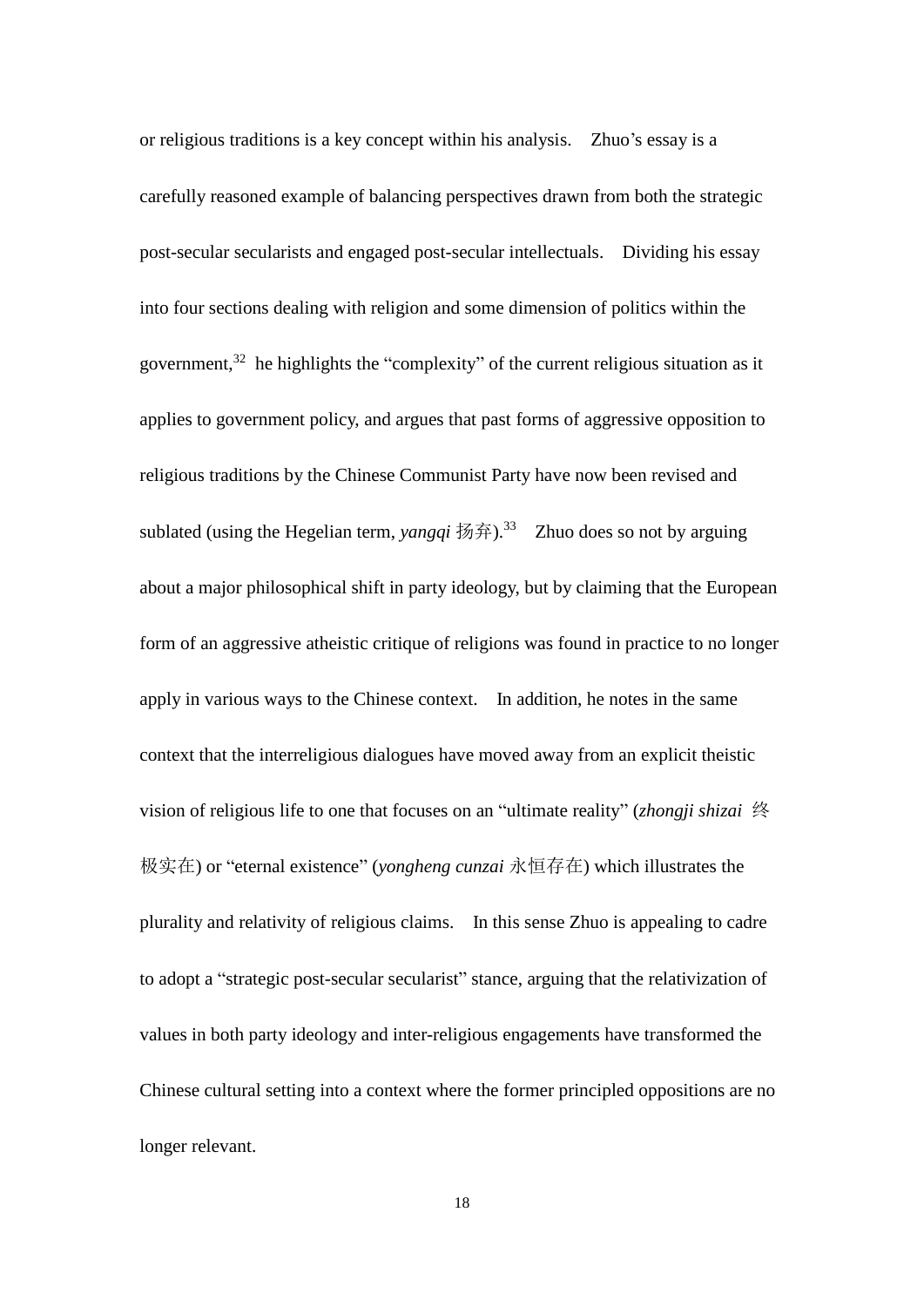Noting that there is an unquestionable development of religious life beyond the confines of the "five great religions" 五大宗教 or the five designated state-authorized religious traditions, Zhuo goes on to argue that the vast majority of these religious groups have no political goals or interests, and have emerged and extended among the masses in a "natural" manner.<sup>34</sup> As a consequence of these and other evaluations of the relationship between the political dimensions of government and religious traditions, Zhuo concludes that religious traditions under the context of globalization are bringing about significant changes and complications within the relationship between government and religion in the PRC. Adopting a phrase calculated to gain the sympathetic attention of government officials, he suggests that the new problems that arise in relationship to religious traditions should be handled in a manner similar to Confucius' Lu State prime minister Ji Wenzi 季文子, who was commended by Master Kong because he "contemplated three times before acting" (*sansi er houxing* 三思而后行) in his capacity as prime minister. 35

When interpreted from a post-secular perspective, what Zhuo accomplishes in this seminal essay is a critique of principled secularism in its Marxist and Chinese Marxist forms. He then argues that any strategic post-secular secularist within the PRC government (which he suggests should be the most acceptable interpretive position for a non-religious cadre member who supports the atheistic ideology) should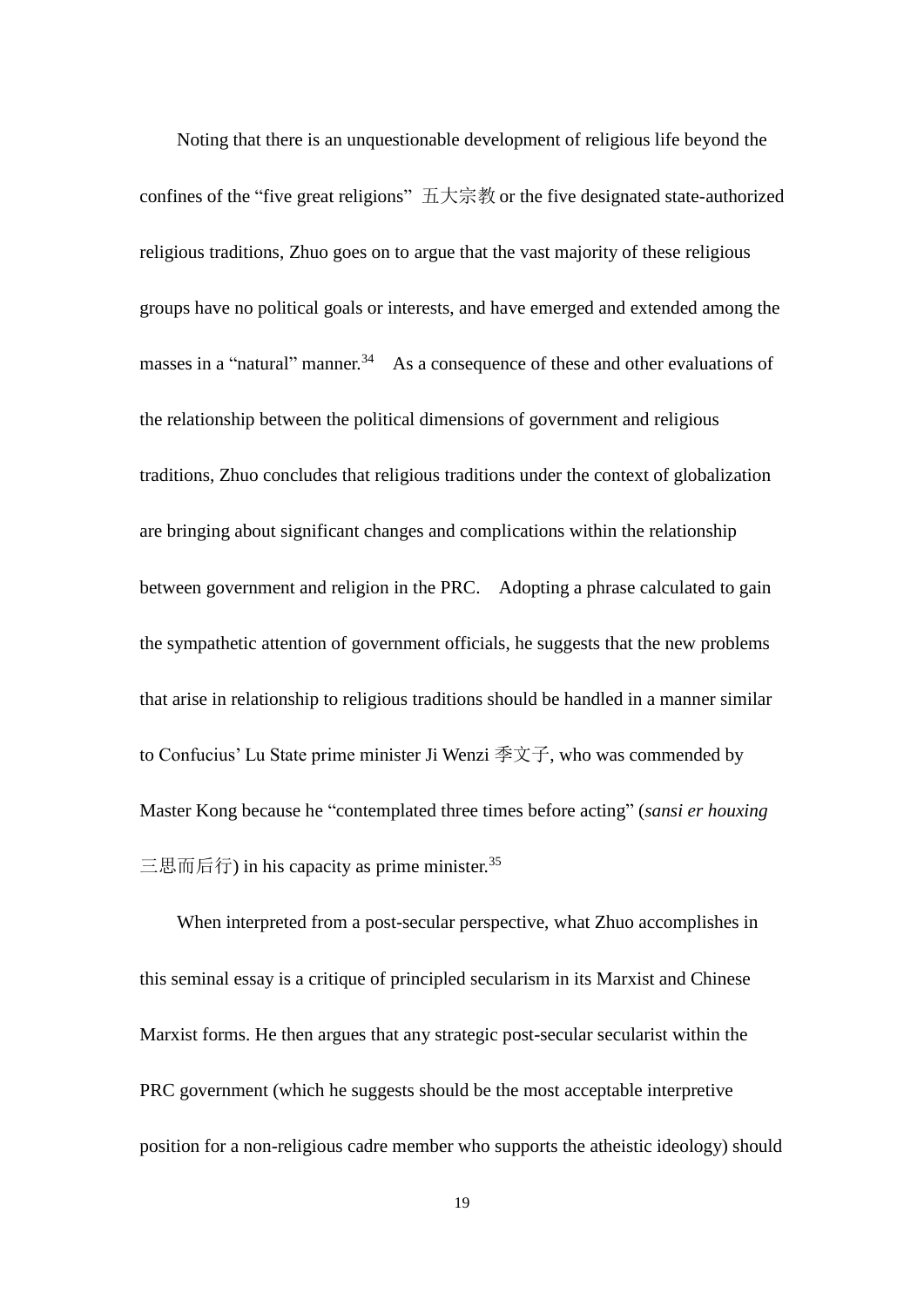be aware that there are important political reasons for adopting a more open minded attitude which appreciates the religious traditions already active and growing within Mainland China. In this regard, Zhuo is serving as an engaged post-secular intellectual within the Mainland Chinese context of politically guided research on religious studies; essentially, he argues that Chinese Communist Party members should open up their religious policies in order to face major contemporary cultural questions with a new historical self-consciousness and informed cultural sensitivity. Only this will help them handle the growing and vital plurality of value systems and institutions already existing with the contemporary PRC, a vitality which includes an increasingly complex group of religious traditions influential within local communities and massive cities, while also building stronger alliances with those of similar mindset internationally.

#### *V. Post-secularity within Contemporary Chinese Philosophical Contexts*

In 2008 there was a flurry of activity in many sectors of Chinese publishing world reflecting on the previous thirty years, a period initiated by the demise of Chairman Mao and the Gang of Four and the beginning of reform. Realizing the opportunity it provided the Chinese Social Sciences Academy in Beijing also sought to document the development of various academic disciplines in the PRC during the same period of time. Among these various works was a volume edited by Li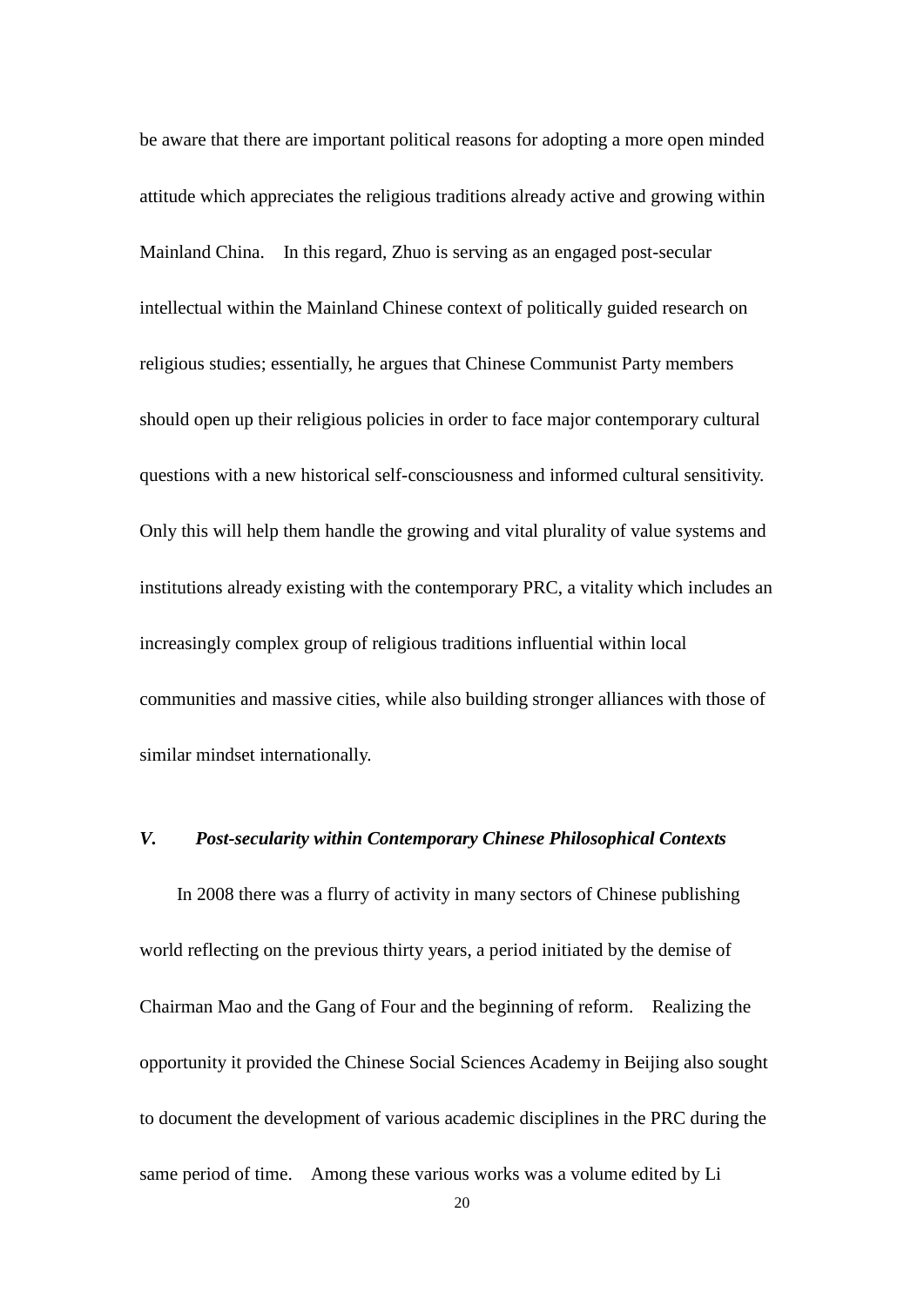Jingyuan 李景源, an academician in the philosophy division in the Chinese Social Sciences Academy in Beijing, entitled *Thirty Years of Studies on Philosophy in China, 1978-2008*. 36

As might be expected, the initial section of this volume of just over 400 pages of summaries of philosophical studies in mainland China were devoted to "The Principles of Marxist Philosophy" and "The History of Marxist Philosophy".<sup>37</sup> Notably, the summary of Chinese Marxism seeks to highlight the contributions of Chinese philosophers to the international development of Marxist theory, emphasizing their distinctions from other trends and traditions in Marxist thought.<sup>38</sup> The content is strictly involved with Marxist philosophical traditions and their internal development, describing Chinese Marxist participation in these traditions as a creative and orthodox Marxist school, and so casting no doubt on its validity or authenticity. Nevertheless, these two chapters account for less than one fifth of the whole volume, and so while the placement of these discussions in the volume undoubtedly give them the pride of place, the subsequent accounts in the rest of the volume are more varied.<sup>39</sup>

Issues addressed in the rest of the volume include developments in the study of the history of Chinese and foreign philosophies, as well as sections summarizing work in contemporary foreign philosophical traditions, and "Eastern" philosophical traditions. 40 Following these realms of discussion, specific chapters are devoted to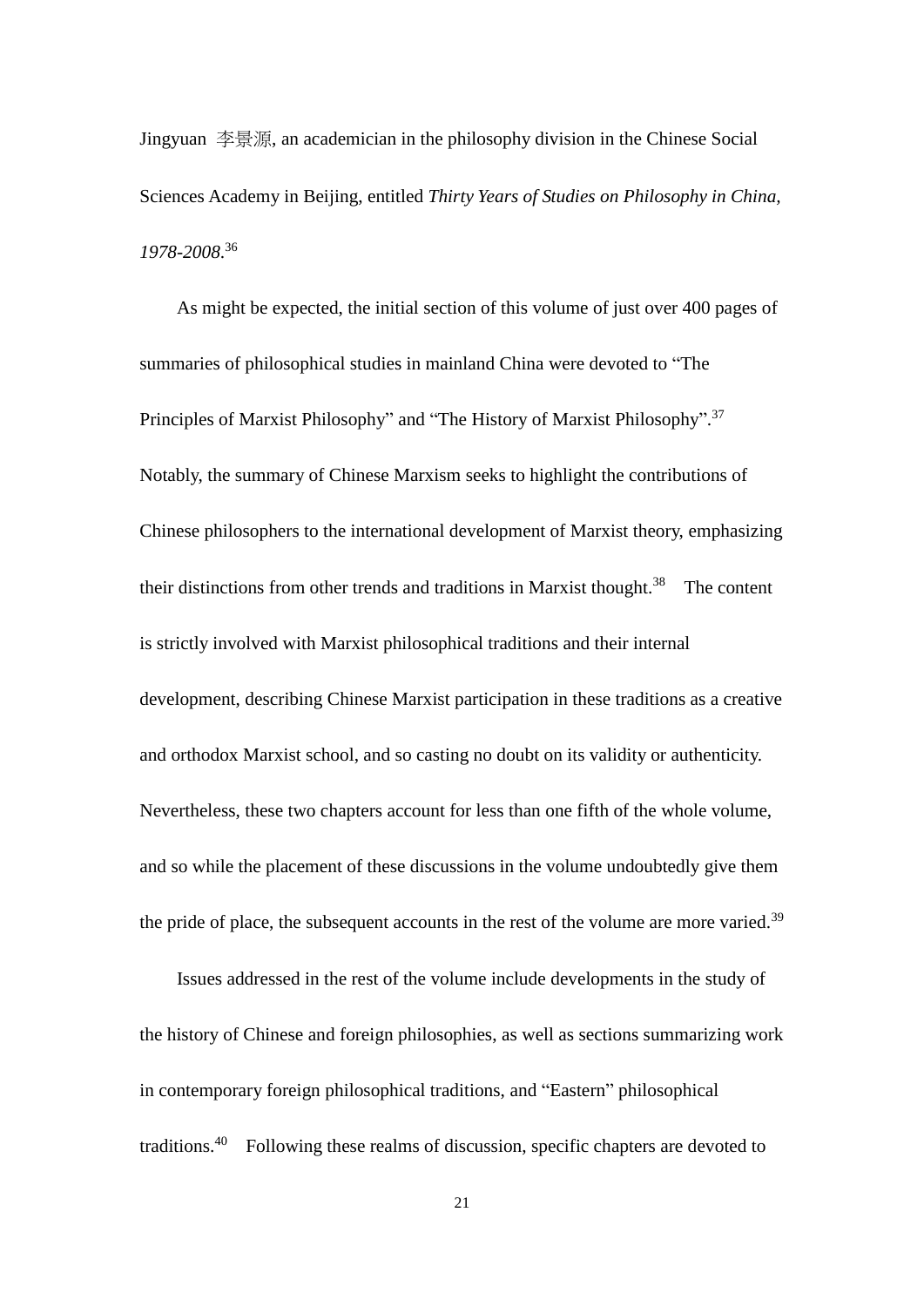aesthetics, logical studies, ethics, philosophies of science and technologies, and philosophy of culture.<sup>41</sup> Notably, the section related to the study of the history of Chinese philosophy, while taking up a significant amount of space to explore the importance of textual discoveries in archeological digs which have stimulated many new discussions related to the understanding and assessment of ancient Chinese philosophical traditions, $42$  also highlighted the works of three major philosophical figures who wrote "general histories" (*tongshi* 通史) that were more or less in line with Chinese Marxist principles. These included the works of the traditional philosopher who adopted Marxist categories to publish his final six-volume work in this area, Feng Youlan 冯友兰 (1895-1990), the traditional Chinese Marxist intellectual and Librarian of the Beijing Library, Ren Jiyu 任继愈 (1916- ), and the creative Marxist philosopher from Shanghai, Feng Qi 冯契 (1915-1995).<sup>43</sup>

In dealing with these three major works of elderly philosophical statesmen in the history of Chinese philosophy, the volume focuses on all the elements that affirm the basic doctrines of Chinese Marxism. While noting the creative alternatives advanced by Feng Qi in his later years (what might even be considered as a development of a post-Chinese Marxist synthesis), there is no mention of Feng Youlan's posthumously published seventh volume in his *New Edition of the History of Chinese Philosophy*, which dealt with *The History of Contemporary Chinese*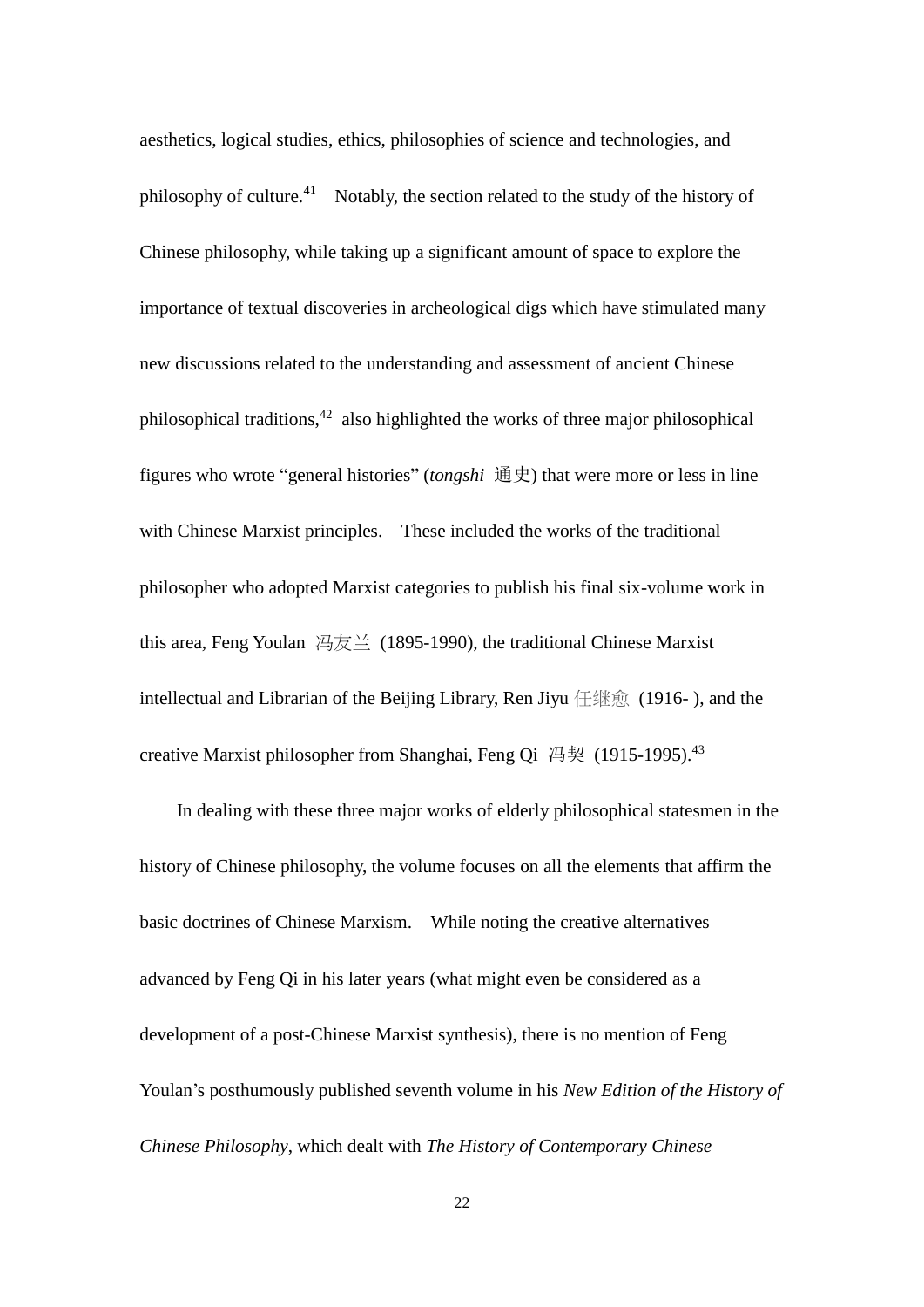*Philosophy<sup>44</sup>* and included a balanced critique not only of Feng Youlan's own philosophical system, but also an ideological critique of Mao Zedong's 毛澤東 revolutionary excesses. This latter critique came from an explicit Ruist point of view, relying on teachings promoted by the Song Ru scholar, Zhang Zai 张载  $(1020-1077).$ <sup>45</sup> In addition to this manifest neglect of important critical trends within Feng Youlan's own work, it is notable that the pattern of the volume tends to emphasize the productivity and publications of the most elderly of philosophical scholars in China, often to the neglect of many other creative and alternative studies produced by younger and similarly productive Chinese philosophers.

When this volume is taken in this light, it is obvious that Li and his censors were not willing to allow elements directly critical of Chinese Marxist philosophical traditions within their accounts of the study of the history of Chinese philosophy. Nevertheless, the fact that the vast majority of the volume presents summaries of a large number of other areas of philosophical research and writing indicates precisely how even the resistant post-secular secularists represented here by Li Jingyuan have had to move toward a strategic post-secular position. It is no longer possible for them to deny the diversity of philosophical studies which are actually taking place in numerous universities and research centers within the PRC. In fact, in many places they highlight the fact that since the early 1980s that diversification has taken place to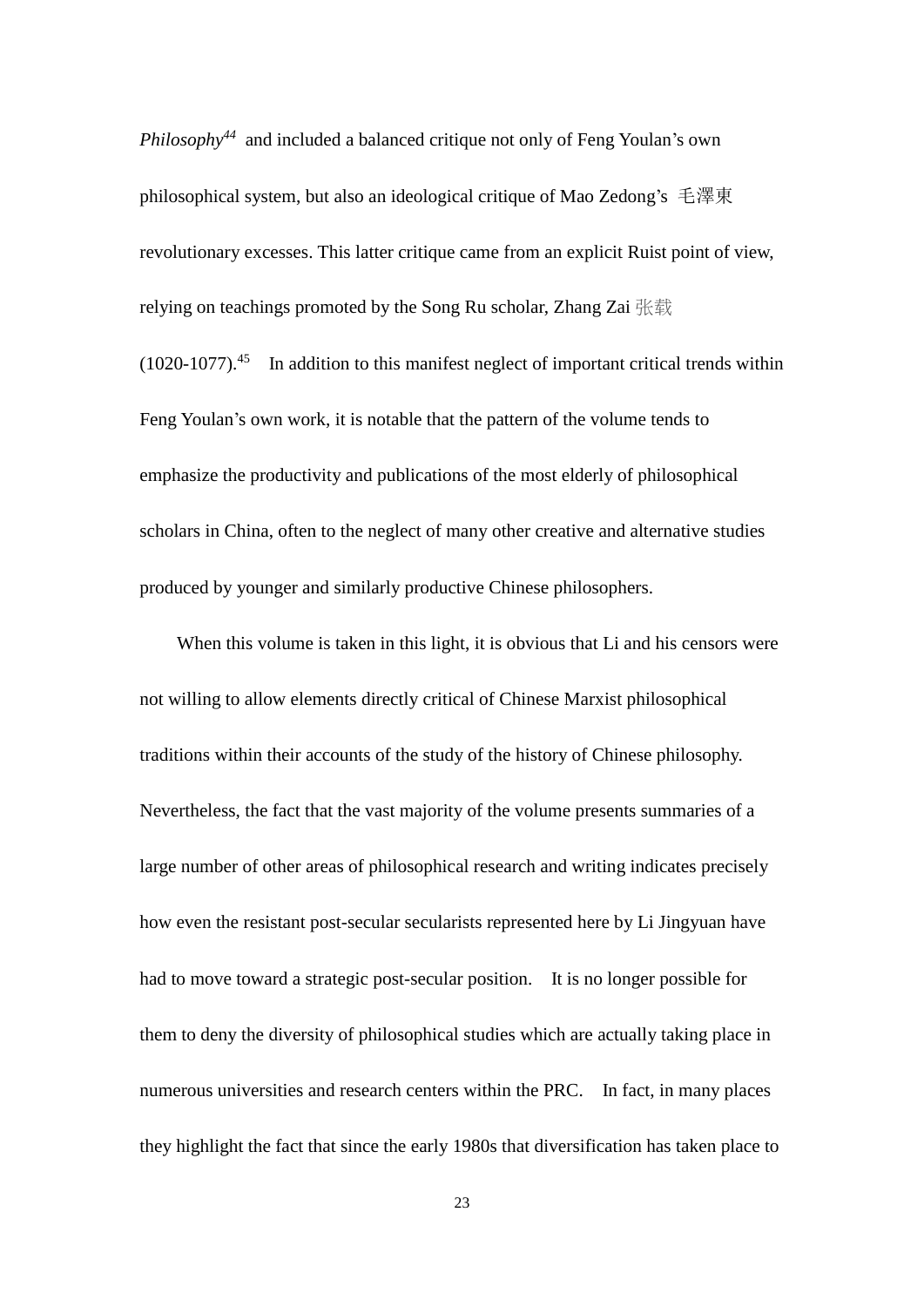the benefit of philosophical studies in the PRC.

1

Though much more could be written to provide details of these strategic shifts even within this volume, the plurality of philosophical studies in China at large, augmented by the strategic critiques of the traditional Marxist critique of religion, reveal the extent to which a post-secular intellectual stream is flowing through many dimensions of Chinese philosophical circles.

> HONG KONG BAPTIST UNIVERSITY Hong Kong, China

## **ENDNOTES**

The author thanks the following persons for their critical comments on this paper which helped to sharpen various points: Chung-ying Cheng, Kaiman Kwan and Ping-cheung Lo.

<sup>1</sup> Quoted from Arif Dirlik, "Socialism in China: A Historical Overview", in Kam Louie, ed., *The Cambridge Companion to Modern Chinese Culture* (Cambridge: Cambridge University Press, 2008): 169-170.

<sup>2</sup> See his discursive recounting of these ideological developments in Dirlik, "Socialism in China: A Historical Overview": 154-169.

<sup>3</sup> A revealing look into the discursive elements of the so-called "global" economy, which is internationalizing but rarely every truly global, was published the same year as the *The Cambridge Companion to Modern Chinese Culture*, and portrays a prophetic vision which is still being worked out as we enter into the year 2011.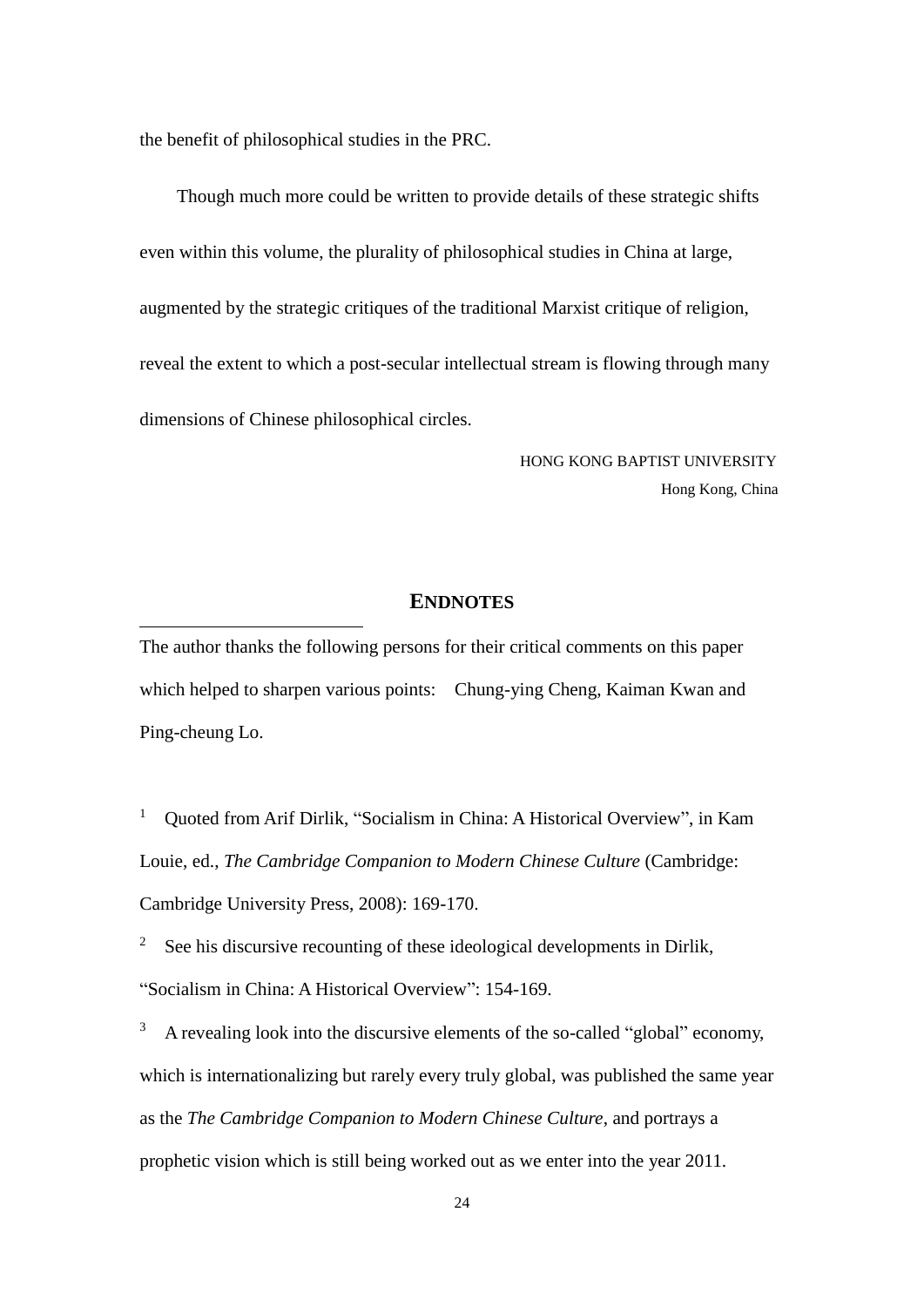Consult David M. Smick, *The World is Curved: Hidden Dangers to the Global Economy* (New York: Portfolio, 2008). Smick's title is intent on challenging the ideological claims of Thomas Friedman's popular volume, *The World is Flat: A Brief History of the Twenty-first Century* (New York: Farrar, Straus and Giroux, 2005) and so sets up an important counterpoint to discussions of what actually serves as appropriate accounts of any globally-extensive form of economic forecasting. Notably, the hyperbole inherent in the American title was qualified in its British version, so that the subtitle was changed, first as "a brief history of the globalized world in the twenty-first century", and then "the globalized world in the twenty-first century" (see Friedman, *The World is Flat* (London: Allen Lane, 2005) and the "updated and expanded version" of 2006). Even though Friedman wrote in the  $15<sup>th</sup>$ chapter of his work that "I know that the world is not flat", his sanguine assessments of "globalized economy" stand in stark contrast to Alan Greenspan's *The Age of Turbulence: Adventures in a New World* (London: Allen Lane, 2007) and Smick's intentionally oppositional imagery. Further tensions within this capitalist ideological rhetoric arise after Greenspan supported Smick's thesis, suggesting just how hard the "global economic crisis" left a gaping wound in his own economic principles, and how far off the track Friedman's economic idealisms run. Is there any irony in the fact that there were by 2007 eight different Chinese versions of Friedman's book, while only one Chinese version of each of Smick's and Greenspan's volumes was published by 2009?

<u>.</u>

Hints of this are suggested not only in the quotation above, but in the claim by Dirlik that "If the [Chinese] Communist Party in power offered anything of theoretical interest, it was with the Cultural Revolution of the 1960s." (Dirlik, "Socialism in China": 167. Though not sanguine about these developments, Dirlik's "theoretical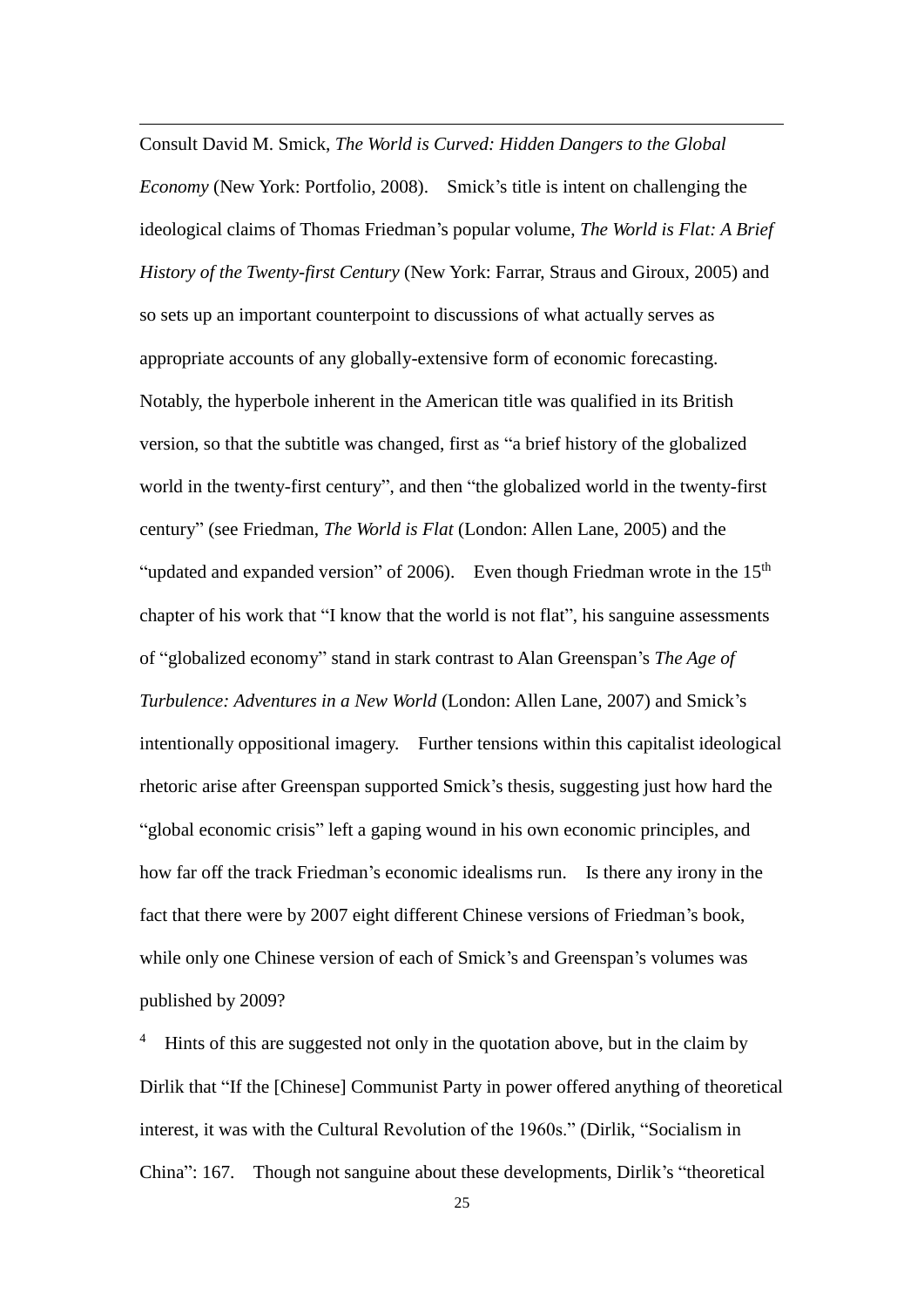interest" stands in stark contrast to the adamant concern of the vast majority of Chinese citizens not to fall backward again into the ideological chaos caused by the Cultural Revolution.

<u>.</u>

<sup>5</sup> Summaries of these attitudes were obtained from questionnaires taken in mainland China about every decade, according to King, and started to appear probably sometime in the late 1970s. See his comments in the volume edited by Chen Lai 陈 来 and Gan Yang 甘阳 *Kongzi yu Dangdai Zhongguo* 《孔子与当代中国》(Master Kong ("Confucius") and Contemporary China) (Beijing: *Shenghuo, Dushu, Xinzhi Sanlian Shudian* 生活,读书,新知三联书店 (Life, Reading, New Knowledge Three Links Book Store), 2008): 40-43. The subsequent discussion also refers to this same passage.

<sup>6</sup> Consult Phillip Blond, ed., *Post-Secular Philosophy: Between Philosophy and Theology* (London: Routledge, 1998).

<sup>7</sup> This term appeared in a short monograph published in 1999, a series of essays edited by Berger. It includes an introductory essay by Berger from a "global overview", and then has other articles by major scholars discussing Roman Catholicism, the Evangelical Protestant movement, Judaism, and the complicated settings in Europe, the People's Republic of China, and international contexts in which "political Islam" is involved. The final two essays are notably written by Harvard's Tu Weiming and Emory University's Abdullahi A. An-Na'im. The fact that the book was supported by the "Ethics and Public Policy Center" in Washington D.C., and then published by a major Protestant Evangelical company two years before the monumental 9-11 event "shook the world" is notable; there was foresight in these writings that already presaged the possibility of that watershed event in requiring a much more informed understanding of religious realities in a broader international context. Consult Peter L. Berger, ed., *The Desecularization of the World: Resurgent Religion and World Politics* (Grand Rapids: William B. Eerdmans Pub. Co., 1999).

<sup>8</sup> Especially through translations of his works into Chinese, including from Taiwan renderings by Zhou Limin (1991), Wang Baihong (2002), Huang Shuren and Liu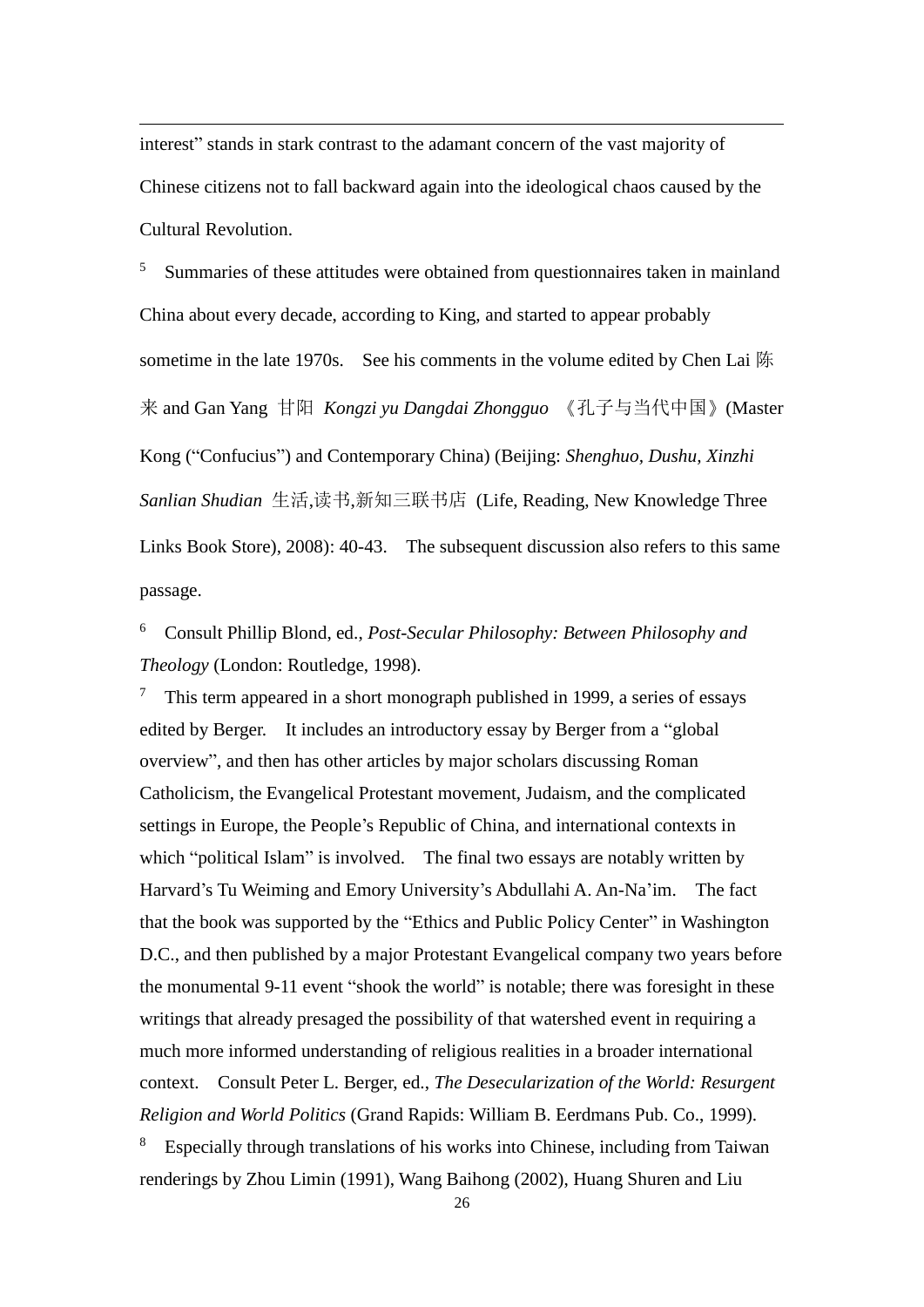Yaling (2005); and from mainland China renderings by Gao Shining (1991 and 1996), Wu Zhisheng and Liao Qing (1999), Li Junkang (2000), Kang Jingtai, Lin Zhenxi, and Ke Xiong (2002).

<u>.</u>

<sup>9</sup> A Chinese version of Berger's edited volume mentioned in the previous footnotes was produced in 2005, see 被得•伯格 等著 李骏康译《世界的非世俗化: 复兴的 宗教及全球政治》,上海:上海古籍出版社, 2005年。 Notably, the term "desecularization" (*fei shisuhua* 非世俗化) is rendered in Chinese as "non-secularization", and so terminological clarification is needed along with a new translation which would indicate the reversal of secularization processes, what would be more appropriately described in Chinese by the term *fan shisuhua* 反世俗化.  $10<sup>10</sup>$  See the bibliographic details in last volume mentioned in the previous footnote.

<sup>11</sup> Berger and Zijderveld, *In Praise of Doubt*: 4. What they would say about the new political movement which have challenged dictatorial regimes in Islamic-oriented contexts during the Spring of 2011 would be a matter worth considering as an interpretive challenge to these assumptions. Still one could imagine that a response could be made that there is still a large majority of Muslims citizens in many places, including the contemporary People's Republic of China, who are not moved toward any form of political involvement even though they are more or less aware of these recent developments.

<sup>12</sup> Summarizing statements and descriptions found in Berger and Zijderveld, *In Praise of Doubt*: 4-6 *in passim*.

 $13$  These themes are taken up in chapters within their book devoted to discussing "relativism", "certainty and doubt" and "the limits of doubt". See Berger and Zijderveld, *In Praise of Doubt*: 49-68, 89-120 and 121-146 respectively.

14 Cited from Berger and Zijderveld, *In Praise of Doubt*: 4, 6-7 *in passim*.

<sup>15</sup> A poignant example of this form of post-secular spirituality is illustrated in some of the final works of Jacques Derrida, where he discussed the nature of prayer and its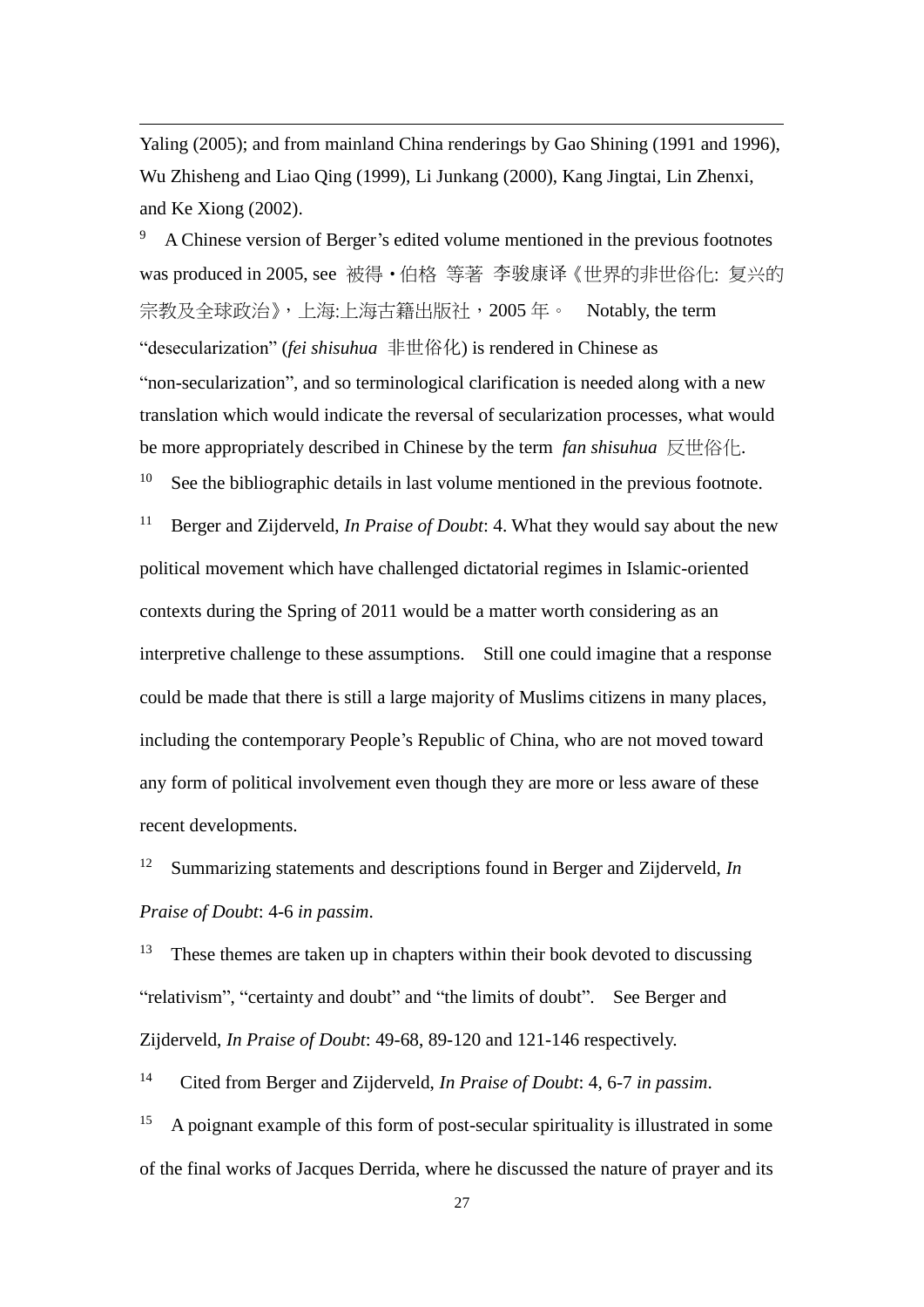impossibility, while also admitting that there was a need to address personal spirituality in some form. Derrida's dilemma regarding prayer I have heard discussed in Chinese within the past five years by a liberal theologian from Taiwan within the PRC context. For other examples of this form of post-secularity, see his volume on *Religion* published as an editor along with Gianni Vattimo (Stanford: Stanford University Press, 1998) and the dialogic interview arranged by Giovanna Borradori, *Philosophy in a Time of Terror: Dialogues with Jürgen Habermas and Jacques Derrida* (Chicago: University of Chicago Press, 2003). Another approach which portrays this point of view is found in Sergio Paulo Rouanet, "Religion and Knowledge", *Diogenes* 50:1 (2003): 37-50.

<u>.</u>

<sup>16</sup> This is based on estimates of PhD dissertations written in the PRC up to 2003 made by John Hanafin at Melbourne University.

<sup>17</sup> The terminology placed within quotation is exactly the way in which a South American academic, Juan Vaggione, described his own conclusions with regard to why and how he was taking political action within the context of religious communities which, as a secularist, he would not have normally associated some years earlier. See Juan Marco Vaggione, "Reactive Politicization and Religious Dissidence: The Political Mutations of the Religious", *Social Theory and Practice* 31: 2 (April 2005): 233-255.

<sup>18</sup> Here I am specifically referring to the position adopted by Jürgen Habermas soon after the 9-11 event, a position which he has continued to address and elaborate in subsequent writings. See accounts of this developments in Richard Wolin, "Jürgen Habermas and Post-secular Societies", *The Chronicle of Higher Education* 52:5 (23 September 2005): B16; also a rare account in Chinese by a Chinese scholar, Tong Shijun 童世骏, " '*Houshisu Shihui*' *de Pipan Lilun – Habeimasi yu Zongjiao*"〈「后世 俗社会」的批判理论 – 哈贝马斯与宗教〉 ("Critical Theory [in the Era of] Post-secular Society – Habermas and Religion") in *Shehui Kexue*《社会科学》(*Social*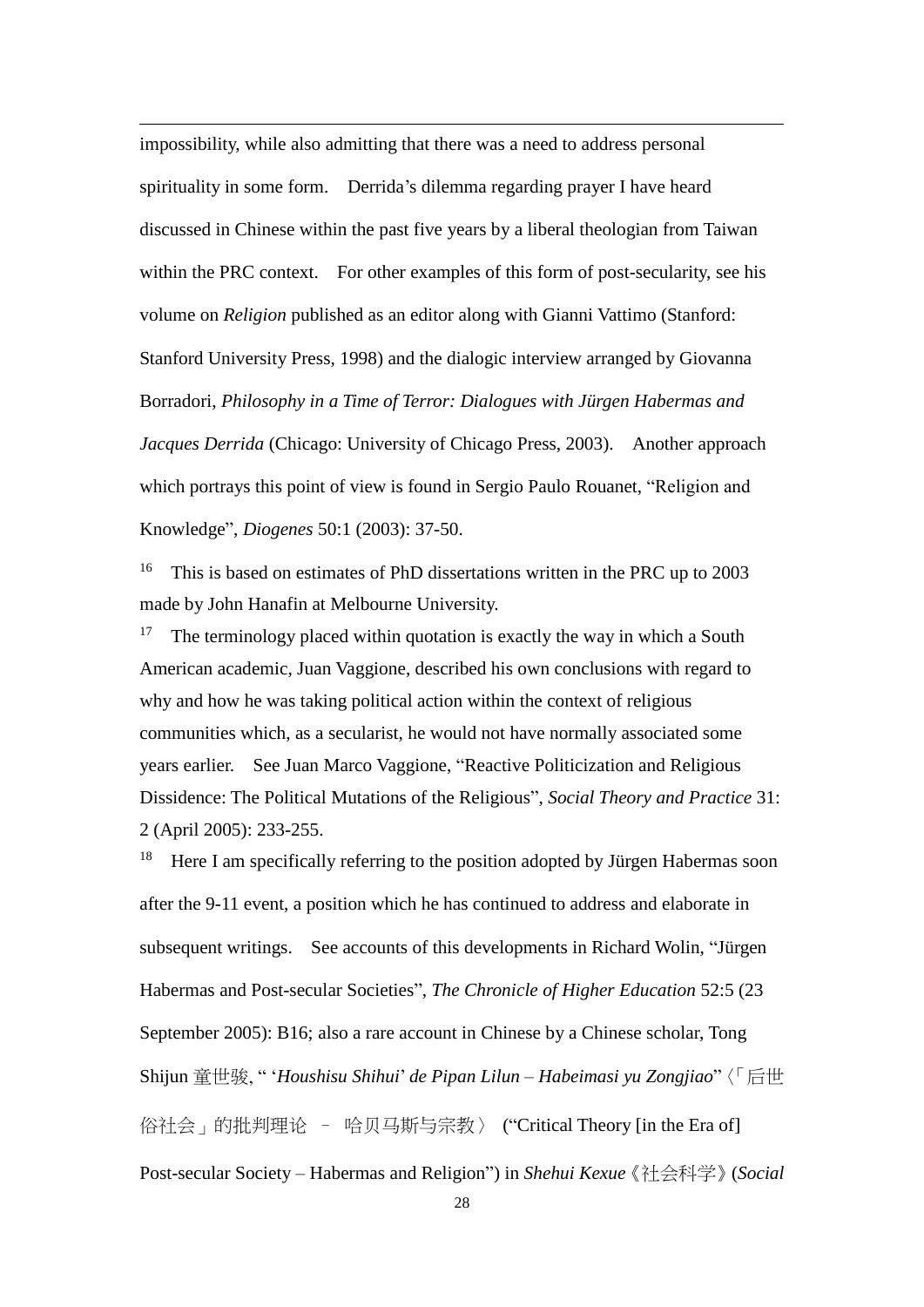*Sciences*) No. 1 (2008): 4-15, 188; as well as selective accounts in Hent de Vries and Lawrence E. Sullivan, eds., *Political Theologies: Public Religions in a Post-Secular World* (New York: Fordham University Press, 2006).

<u>.</u>

<sup>19</sup> These can involve essays by those in literary criticism who describe the alternative spiritualities of post-secular writers. For example, consult Alyda Faber, "Post-secular Poetics and Ethics of Exposure in J. M. Coetzee's *Disgrace*", *Literature and Theology* 23:3 (September 2009): 303-316. Another form of this post-secular openness may be advocated by those who are advocates of other religious traditions, but work in the context of inter-religious dialogue or interactions with an openness accepting the fact of the contemporary plurality of religious and other value-orientations, even while advocating their own traditions. This is described as one of the relatively diverse expressions of the fourth position, to be described below. <sup>20</sup> While this position appears unattractive to those engaged in the post-secular discussions, this is not to indicate that they are just a few. Many persons from a wide variety of religious traditions continue to advocate their preferred values and worldviews without any serious engagement with the contemporary world in which they live.

<sup>21</sup> See for examples of this sort the following works: Graham Ward, ed., *The Post-modern God: A Theological Reader* (Malden: Blackwell Pub., 1997); Phillip Blond, ed., *Post-secular Philosophy: Between Philosophy and Theology* (New York and London: Routledge, 1998); C. John Sommerville, "Post-secularism Marginalizes the University: A Rejoinder to Hollinger", *Church History* 71: 4: 848- 857; John Stenhouse and Brett Knowles, eds. *Christianity in the Post Secular West* (Adelaide: ATF Press, 2006); B. Keith Putt, "Poetically Negotiating the Love of God: An Examination of John D. Caputo's Recent Postsecular Theology – A Review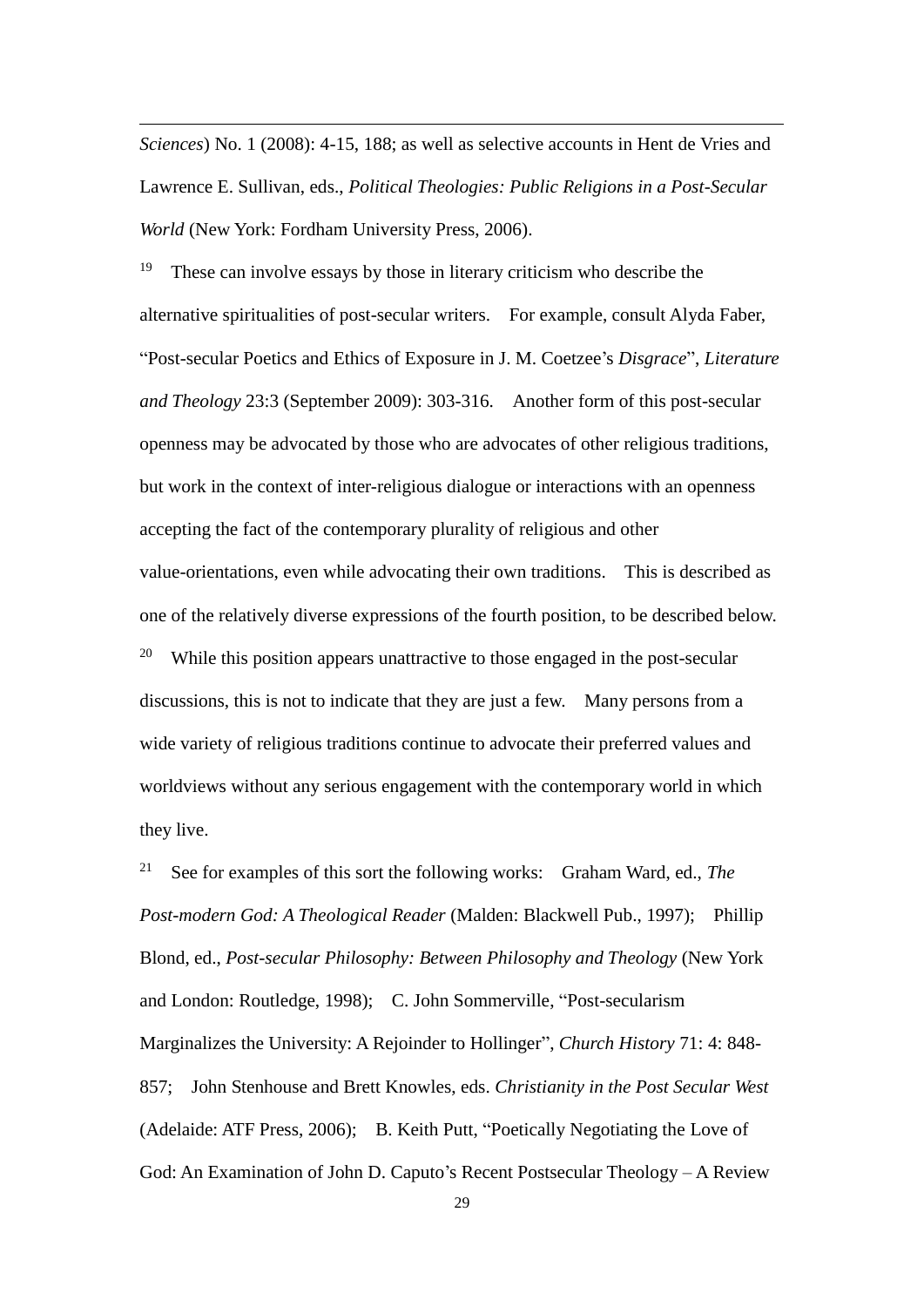Essay", *Christian Scholar's Review* 37:4 (Summer 2008): 483-497.

<u>.</u>

<sup>22</sup> As found in writings such as the following: Gregory Wolfe, *The New Religious Humanists: A Reader* (New York: Free Press, 1997), and W. Franke, "Franz Rosenzweig and the Emergence of a Postsecular Philosophy of the Unsayable", *International Journal for Philosophy of Religion* 58 (2005): 161-180.

 $23$  As poignantly discussed in a number of works already mentioned above, but made the major theme of discussion and readings in Janet R. Jacobsen and Ann Pelligrini, eds., *Secularisms* (Durham: Duke University Press, 2008).

<sup>24</sup> See for example the volume produced by Sun Xiong 孙雄 著 *Sheng Su zhi jian: Zongjiao yu Shehui Fazhan Hudong Guanxi Yanjiu*《圣俗之间:宗教与社会发展互 动关系研究》(Between the Sacred and the Secular: Studies in the Interrelationship of Religion and Social Development) Harbin: Heilongjiang People's Press, 2005. Further mention will be made below of attitudes representing these developments within the most recently published *Annual of Religious Studies in China* for the two year period including 2007 and 2008 prepared by the Institute for World Religion in the Chinese Social Sciences Academy.

<sup>25</sup> This is the volume edited by Cao Zhongjian 曹中建, *2007-2008 Zhongguo Zongjiao Yanjiu Nianjian*《2007-2008 中国宗教研究年鉴》 (2007-2008 Annual of Religious Studies in China) Beijing: Religious Culture Press, 2010.

<sup>26</sup> The section on the bibliographic lists of "confidential literature" covers a section of nearly 120 pages, constituting a major subsection in the "Materials" section of the volume. More details about this section will be presented below.

<sup>27</sup> Found in Cao Zhongjian, ed., *2007-2008 Annual of Religious Studies in China*: 1-44.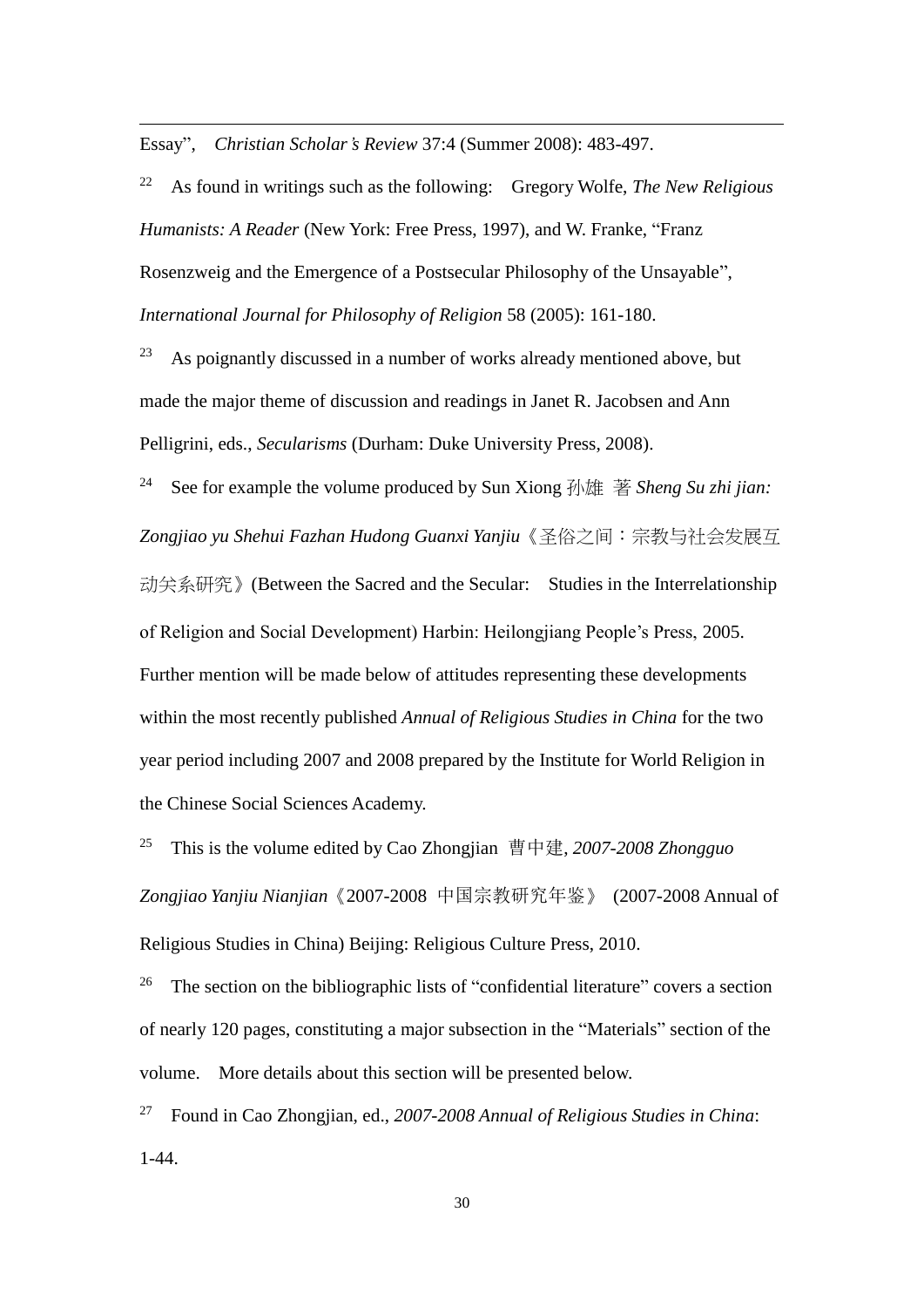<sup>28</sup> Presented in Cao Zhongjian, ed., *2007-2008 Annual of Religious Studies in China*: 45-80.

<u>.</u>

<sup>29</sup> Found in Cao Zhongjian, ed., *2007-2008 Annual of Religious Studies in China*, stretching from 386-684.

 $30$  As in essays on Buddhist and Daoist studies, located in Cao Zhongjian, ed., *2007-2008 Annual of Religious Studies in China*: 100-112 and 211-216 respectively.

<sup>31</sup> This is Zhuo Xinping 卓新平 "*Lun* 'Z*hengjiao Guanxi*' *–* 'Q*uanqiuhua*' *de Zongjiao yu Dangdai Zhongguo*"〈论"政教关系"–"全球化"的宗教与当代中

国〉as found in Cao Zhongjian's edited volume, *2007-2008 Annual of Religious Studies in China*: 19-44. Subsequently I will refer to this article as Zhuo Xinping. "On 'The Relationship between Government and Religion'".

 $32$  There is more than rhetorical flair in the fact that Zhuo places the term "religion" first in each of the four subsections of his article, as will be seen in the subsequent analysis. These sections are entitled "Religion and Political Rule (*zhengzhi* 政治) " (p. 19), "Religion and the Political Party (*zhengdang* 政党)" (p. 26), "Religion and Political Authority (*zhengquan* 政权)" (p. 33), and "Religion and the Government (*zhengfu* 政府)" (p. 36).

<sup>33</sup> Stated in Zhou Xinping, "On 'The Relationship between Government and Religion'": 31.

<sup>34</sup> Stated in Zhou Xinping, "On 'The Relationship between Government and Religion": 41.

<sup>35</sup> Cited from Zhou Xinping, "On 'The Relationship between Government and Religion'": 44, quoting from Analects 5:20.

<sup>36</sup> Having previously published a volume on Chinese Marxism and edited a three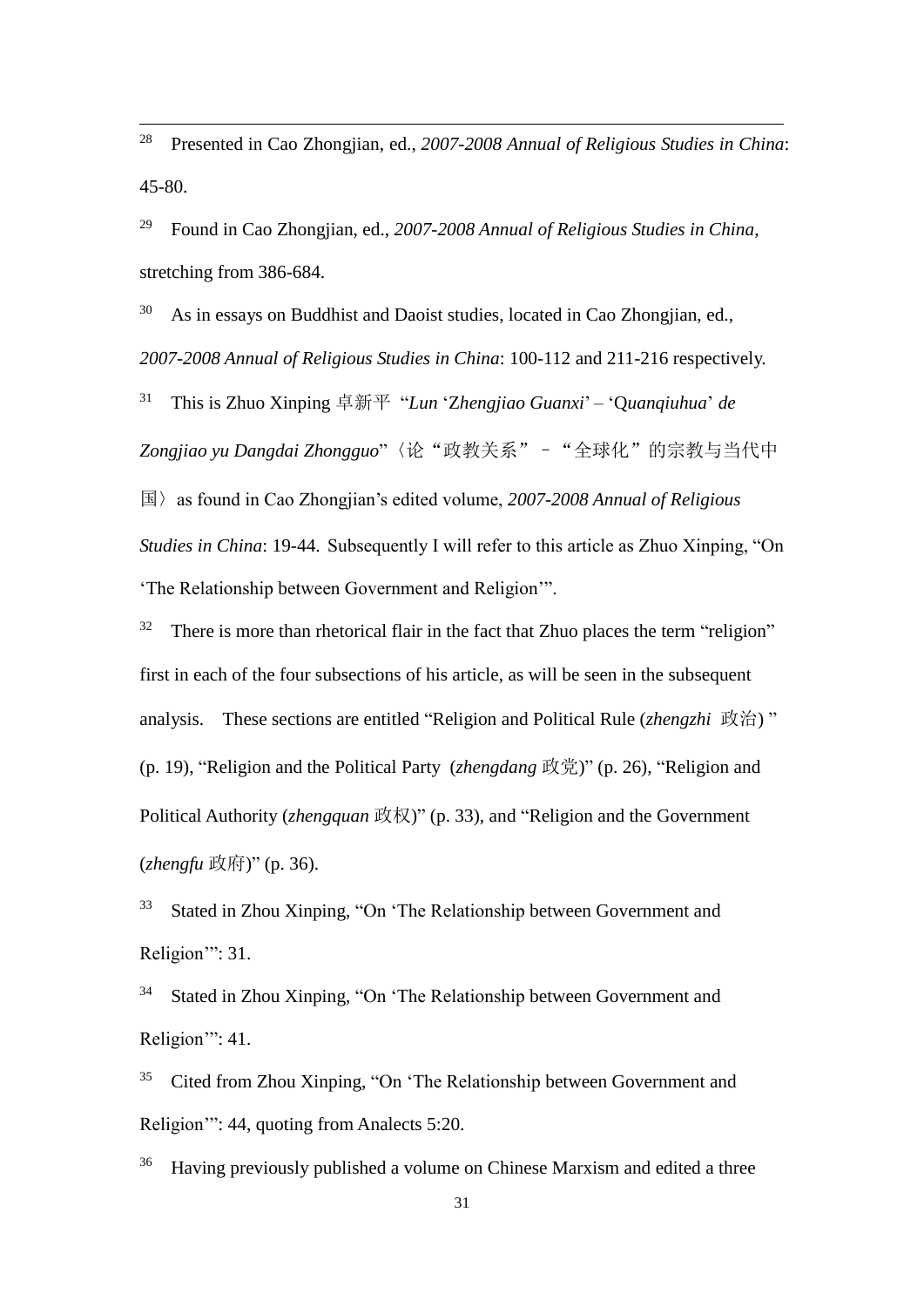volume work of over 2200 pages of collected essays in 2005 dealing with *Fifty Years of Philosophical Studies in the New China* (*Xin Zhongguo Zhexue Yanjiu 50 Nian* 新 中国哲学研究 50 年), Li Jingyuan 李景源 is a senior academician who had appropriate credentials and so could be named as the chief editor of this further summary published in 2008. The title of the work in Chinese is *Zhongguo Zhexue 30 Nian, 1978-2008* (中国哲学 30 年, 1978-2008), and was published by the Chinese Social Sciences Press in Beijing.

<sup>37</sup> Found in Li Jingyuan, *Zhongguo Zhexue 30 Nian, 1978-2008*: 1-82.

<u>.</u>

<sup>38</sup> Two sections in the first chapter are devoted to these themes. The first is entitled "The Sinification of Marxist Philosophy" (*Makesizhuyi Zhexue de Zhongguohua* 马 克思主义哲学的中国化) and the latter is involved in a broader discussion of "Discussions and Comprehensive Harmonies [Achieved] between Chinese and Western Marxist Philosohies" (*Zhong Xi Ma Zhexue zhi jian de Duihua yu Rongtong* 中西马哲学之间的对话与融通). See Li Jingyuan, *Zhongguo Zhexue 30 Nian, 1978-2008*: 23-27 and 30-35 respectively.

 $39$  Though this does not mean that Chinese Marxist or other Marxist philosophical themes were not addressed elsewhere in the volume, it is notable that the editor obviously sought to keep a balance for all eleven sections found in the volume, so that each section was about 40 pages in length. The total length of the work is 418 pages, and so the 81 pages strictly devoted to Marxist philosophical themes is just a little less than one fifth of the tome.

<sup>40</sup> The longest of these sections deals with "the history of Western philosophy" (46 pages), and the shortest with "Eastern philosophy" (33 pages). Notably, in the former there are sections devoted to ancient Greek philosophy, the philosophical

32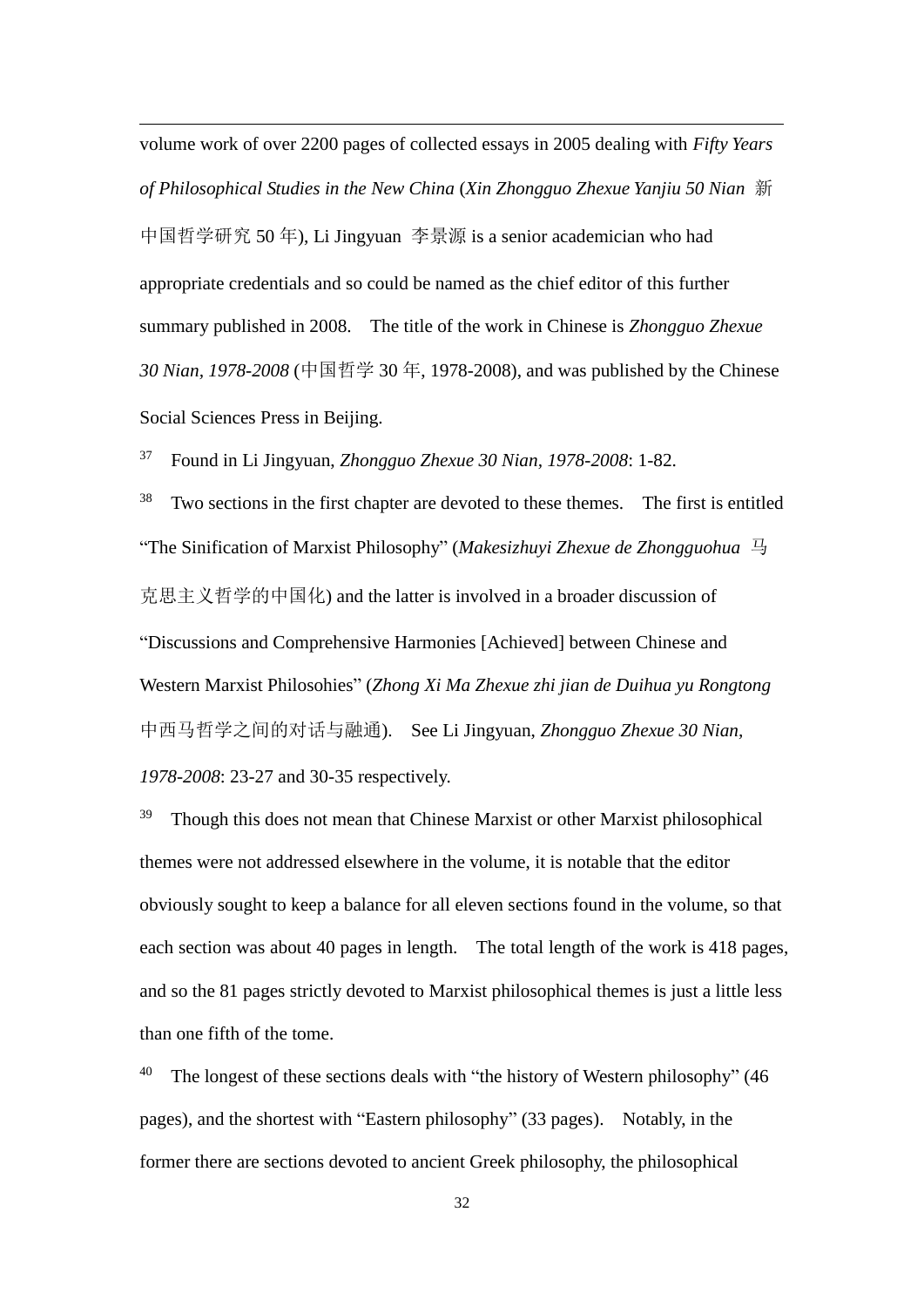traditions of the European middle ages, early modern European philosophies, and then fairly lengthy accounts of 18<sup>th</sup> century French philosophical traditions and "German classical philosophy" (*Deguo Gudian Zhexue* 德国古典哲学), without any mention of Marxist traditions in this section. Under the rubric of "Eastern philosophy" there are discussions of Indian, Korean, and Japanese philosophical traditions. Consult Li Jingyuan, *Zhongguo Zhexue 30 Nian, 1978-2008*: 124-170 and 209-243 respectively. Though the coverage of "contemporary foreign" philosophical traditions deals with Anglophone, European, and Soviet Union/Russian developments in philosophical traditions, including a section on political philosophy, it is notable that there is no recurring reference to earlier Marxist traditions anywhere in the globe within this section. We should take this as a clear sign of the recognition of the "plurality" of philosophical traditions which a post-secular understanding of the current intellectual climate in the PRC would have to confirm.

<u>.</u>

<sup>41</sup> These appear in the last five chapters of the volume, and so are found in Li Jingyuan, *Zhongguo Zhexue 30 Nian, 1978-2008*: 244-418.

<sup>42</sup> As found in Li Jingyuan, *Zhongguo Zhexue 30 Nian, 1978-2008*: 90-95.

<sup>43</sup> See these summaries and discussions in Li Jingyuan, *Zhongguo Zhexue 30 Nian, 1978-2008*: 86-91.

<sup>44</sup> This was the volume entitled in Chinese as *Zhongguo Xiandai Zhexue Shi* 中国现 代哲学史, which was first published in Hong Kong in 1992,and then was later republished in Shanghai and elsewhere in 1996.

<sup>45</sup> Find these sections in Chapters 7 (Mao Zedong) and Chapter 9 (Feng Youlan), as well as in the final pages of the volume where Feng employs Zhang Zai's teachings that "enemies must be resolved through harmony" (*chou bi he er jie* 仇必和而解) to